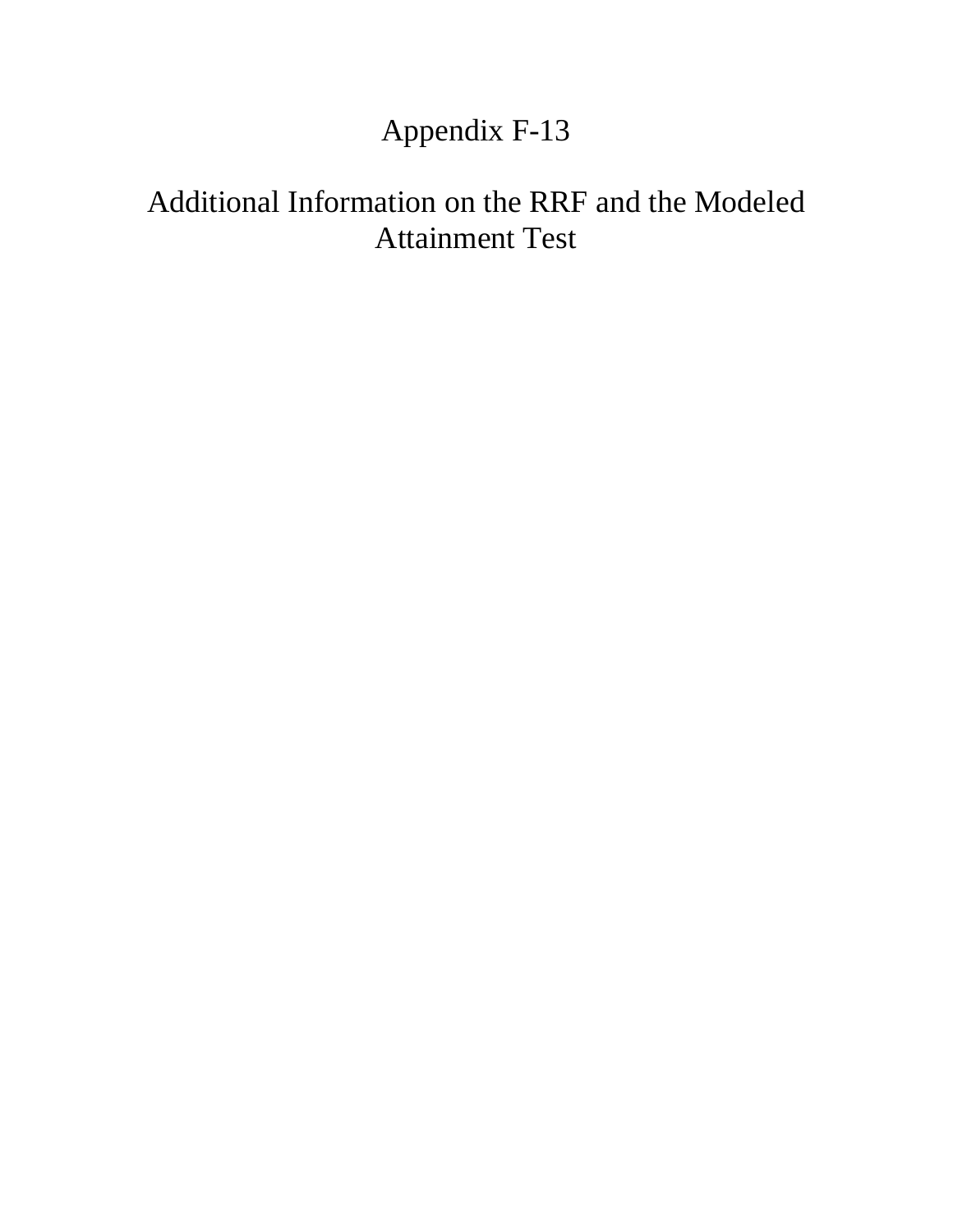**Relative Response Factor (RRF) and "Modeled Attainment Test"** 

**Bureau of Air Quality Analysis and Research Division of Air Resources New York State Department of Environmental Conservation Albany, NY 12233** 

**March 19, 2007**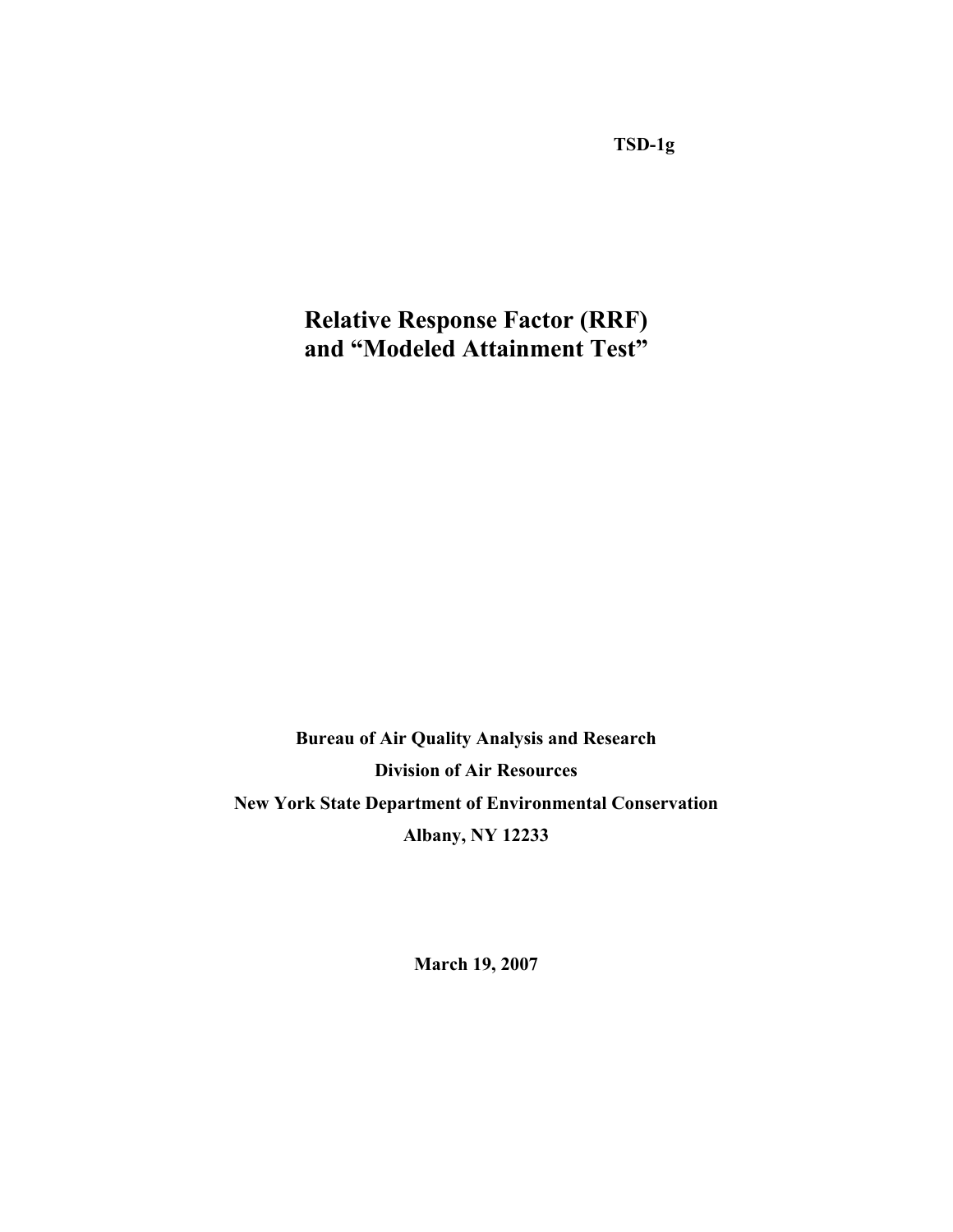EPA guidance (EPA 2005) and the subsequent document (EPA 2006) require the use of a *modeled attainment test* which is described as a procedure in which an air quality model is used to simulate current and future air quality. If future estimates of ozone concentrations are  $\leq$  84 ppb, then this element of the attainment test is satisfied. A *modeled attainment demonstration* that consists of (a) analyses which estimate whether selected emissions reductions will result in ambient concentrations that meet the NAAQS or progress goals and (b) an identified set of control measures which will result in the required emissions reductions is provided elsewhere.

For this modeled attainment test, model estimates are used in a "relative" rather than "absolute" sense. That is, one calculates the ratio of the model's future to current (baseline) predictions at ozone monitors. These ratios are called *relative response factors (RRF)*. Future ozone concentrations are estimated at existing monitoring sites by multiplying modeled RRF at locations "near" each monitor by the observation-based monitor-specific "baseline" ozone design value. Therefore, the following equation describes approach as applied to a monitoring site i:

# $(DVF)_i = (RRF)_i X (DVC)_i$  (Equation 1)

Where  $(DVC)$ <sub>i</sub> is the baseline concentration monitored at site i;  $(RRF)$ <sub>i</sub> is the relative response factor, calculated for site i, and  $(DVF)$  is the estimated future design value for site i. The RRF is the ratio of the future 8-hour daily maximum concentration predicted at a monitor to the baseline 8-hour daily maximum concentration predicted at the monitor location averaged over multiple days determined from the base case.

The following sections describe the calculation of each of the elements in Equation 1 as implemented by NYSDEC through an in-house computer program (fortran). Note, the subscript "i" from equation is dropped in the following description. However, all calculations are still performed on a monitor-by-monitor basis.

# **1. Calculation of DVC**

Design values (DV) at each monitoring site are calculated in accordance with 40 CFR Part 50.10, Appendix I. The DV is calculated as the 3 year average of the fourth highest monitored daily 8-hour maximum value at each monitoring site. For example, the design value for the 2000-2002 is the average of the fourth highest monitored daily 8-hour maximum values in 2000, 2001 and 2002. Design values are labeled with the *last* year of the design value period, i.e. the design value for the 2000 – 2002 is labeled as "2002 design value".

For the "modeled attainment test", the guidance defines the DVC in Equation 1 as the average of the design values, which straddle the baseline inventory year. In our case, the baseline inventory year is 2002. Therefore, DVC is the average of the "2002 design value" (determined from 2000-2002 observations), the "2003 design value" (determined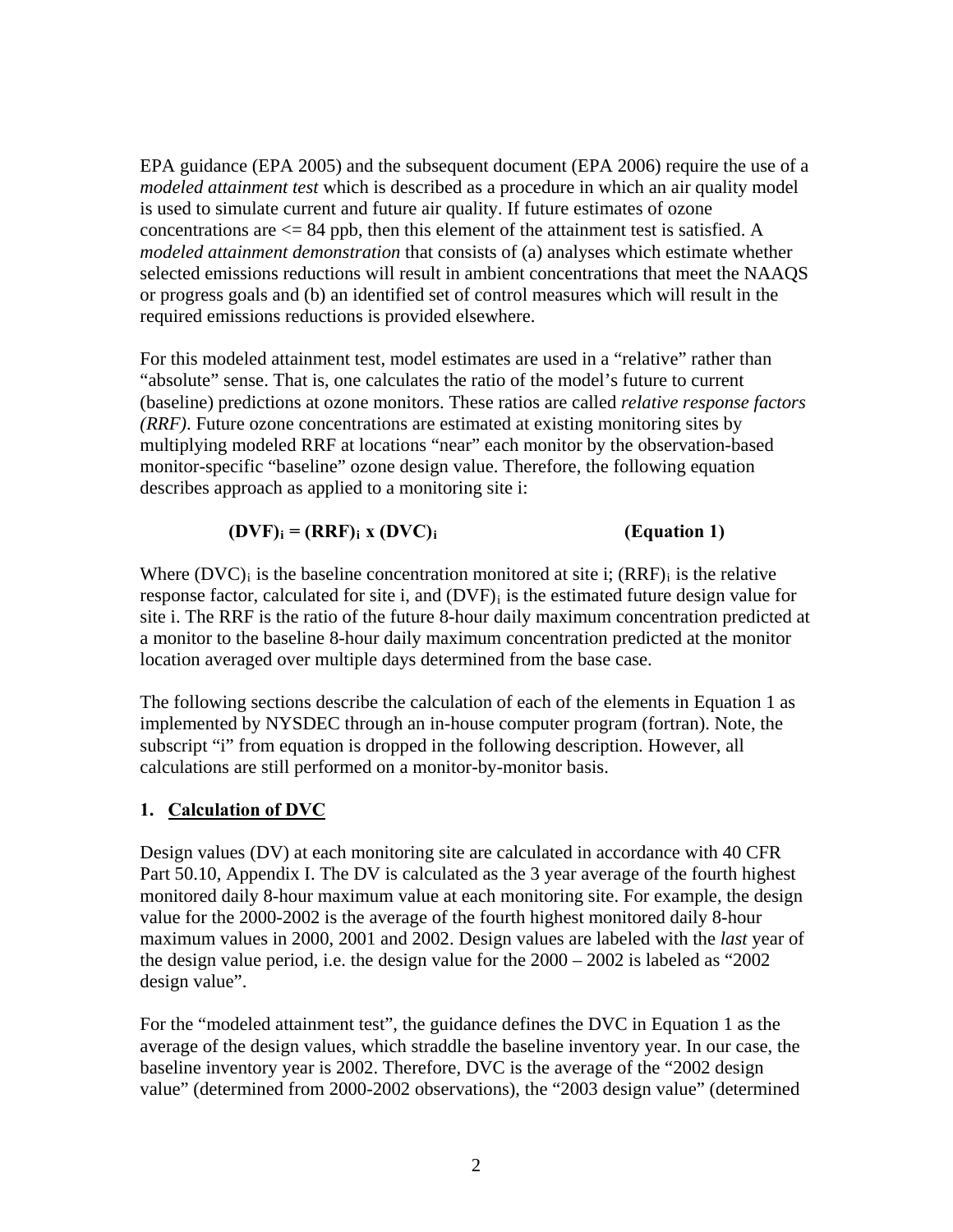from 2001-2003 observations), and the "2004 design value" (determined from 2002-2004 observations). Consequently, DVC is derived from observations covering a five year period and is a weighted average with 2002 observations "weighted" three times, 2001 and 2003 observations weighted twice, and 2000 and 2004 observations weighted once.

The following criteria concerning missing DV were implemented in the fortran code calculating DVC:

- For monitors with only four years of consecutive data, the guidance allows DVC to be computed as the average of two DV within that period.
- For monitors with only three years of consecutive data, the DVC is equal to the DV calculated for that three year period
- For monitors with less than three years of consecutive data, no DVC can be estimated

# **2. Calculation of RRF**

The guidance requires the calculation of RRF with CMAQ output from grids that are "near" a monitor. Because of the 12km grid spacing used in the CMAQ simulations, model predictions in a 3\*3 grid array centered on the monitoring location are considered "near" that monitor. For each day, the maximum base case and control case concentration within that array is selected for RRF calculation as set forth in the guidance document.

Because photochemical models were found to be less responsive to emission reductions on days of lower simulated ozone concentrations, the guidance recommends applying screening criteria to the daily model predictions at individual monitors to determine whether that day's predictions are to be used to calculate the RRF or not. Only "high ozone days" are to be selected:

RRF = (average control case over high ozone days selected based on base case concentrations) / (average base case over selected high ozone days)

In addition, the guidance recommends that preferably ten or more "high ozone days", as identified below, be selected for RRF calculation. In no case can the RRF be calculated with fewer than five "high ozone days".

The following describes the logic with which NYSDEC implemented these screening criteria into its Fortran code for RRF calculation:

- a. Selecting concentrations from grid cells surrounding the monitor
	- i. Determine the grid cell in which the monitor is located and include the surrounding 8 grid cells to form a 3\*3 grid cell array
	- ii. Determine daily maximum 8-hr ozone concentrations for each day for each of the 9 grid cells for both the base case and control case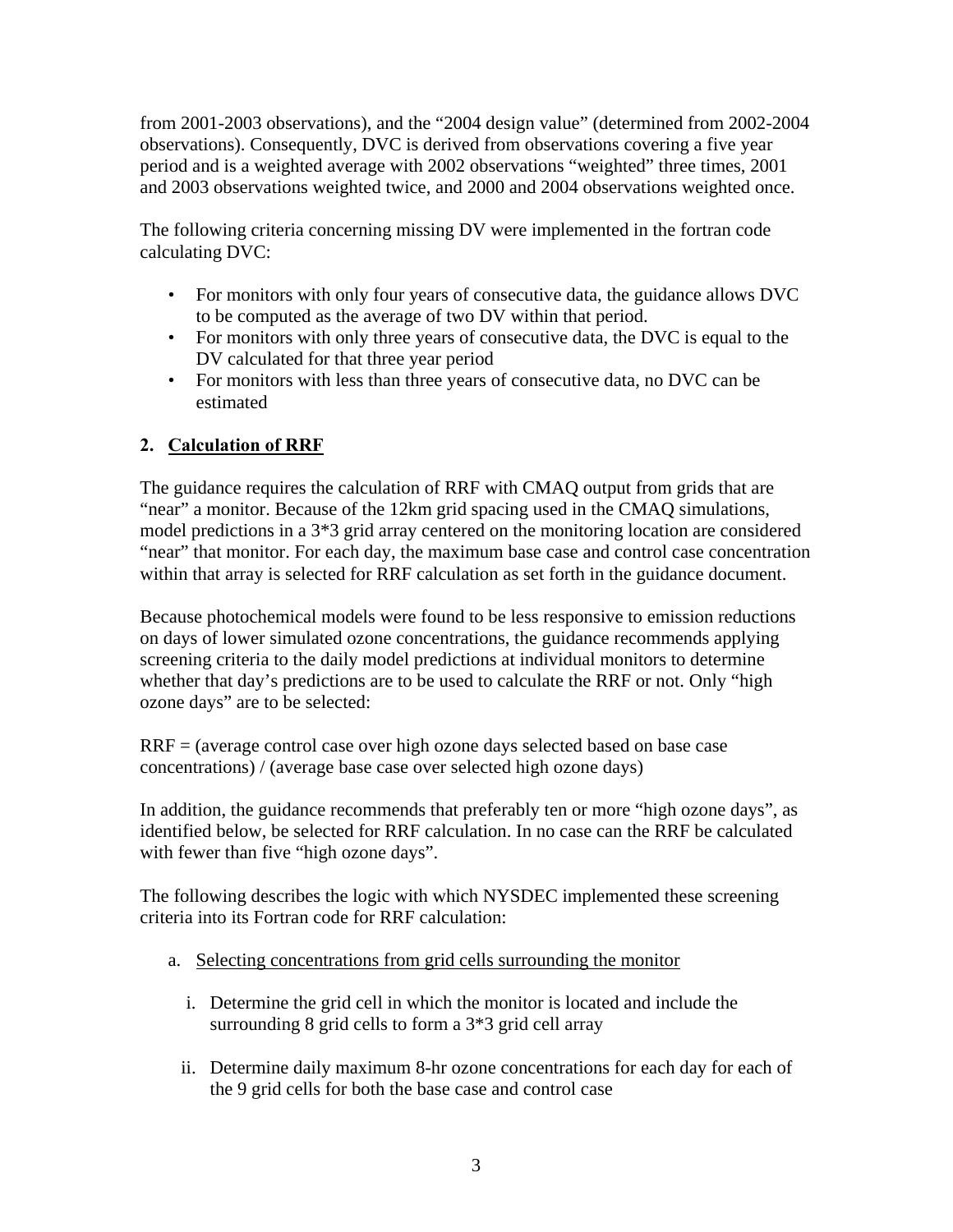- iii. For each day, pick the highest daily maximum 8-hr ozone value out of all 9 grid cells. This is the daily maximum 8-hr ozone concentration for that monitor for that day to be used in RRF calculations (following the screening criteria below).
- iv. This is done for both the base case and the control case. Note that the grid cell selected on any given day for the base case need not be the same as the grid cell selected for the same day in the control case.

#### b. Selecting modeling days to be used in the RRF computation (again, this is done on a monitor-by-monitor basis)

- i. Starting with a ozone threshold  $(TO_3)$  of 85 ppb and a minimum required number of days (Dmin) of 10, determine all days for which the simulated base case concentration (as determined in step (a) is at or above the threshold  $TO<sub>3</sub>$ .
- ii. If the number of such days is greater to or equal Dmin, identify these days and proceed to step (c). Otherwise, continue to b(iii), below.
- iii. Lower the threshold  $(TO_3)$  by 1ppb interval and go back to b(i) to identify the days. If the minimum number of days is not reached then reduce that requirement by 1 but no lower than 5 days and with  $TO_3 > =70$  ppb and go back to b(i). Otherwise proceed to b(iv) below.
- iv. Stop. No RRF can be calculated for this monitor because there were less than 5 days with base case daily maximum concentration  $> = 70$  ppb.
- c. RRF computation: Compute the RRF by averaging the daily maximum 8-hr ozone concentrations for base case and control case determined in step (a) over all of the days determined in step (b). The RRF is the ratio of average control case concentrations over average base case concentrations.

# **3. Computation of DVF**

Compute DVF as the product of DVC from step (1) and RRF from step (2). Note, the following conventions on numerical precision (truncation, rounding) were applied:

- a. DV are truncated in accordance with 40 CFR Part 50.10, Appendix I. This applies to the "2002 DV", the "2003 DV", and the "2004 DV"
- b. DVC (averages of DV over multiple years) are calculated in ppb and carried to 1 significant digit
- c. RRF are calculated and carried to three significant digits
- d. DVF is calculated by multiplying DVC with RRF, followed by truncation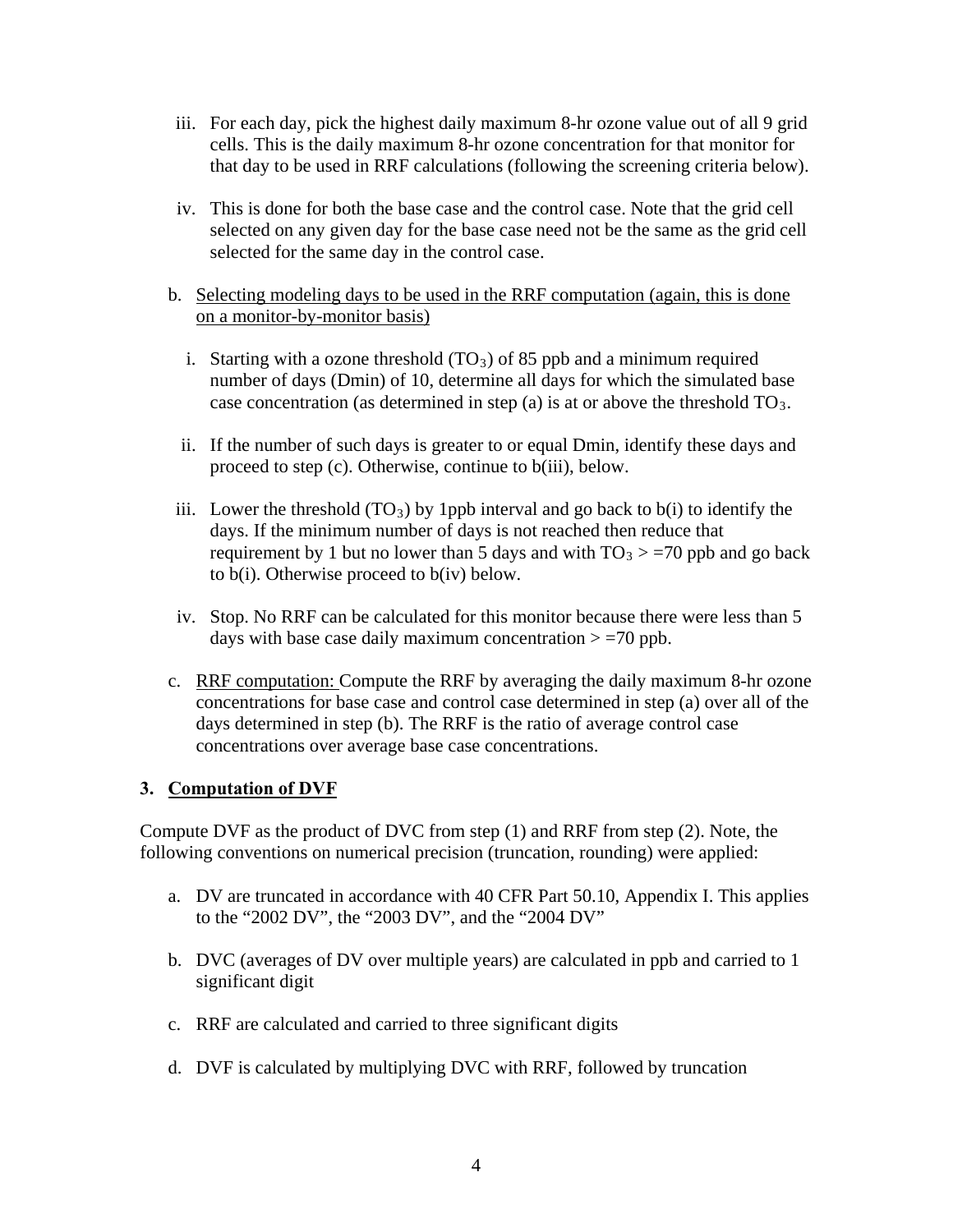# **References**

EPA (2005) Guidance on the Use of Models and Other Analyses in Attainment Demonstrations for the 8-hour Ozone NAAQS. EPA-454/R-05-002.

EPA (2006) Guidance on the use of Models and Other Analyses for Demonstrating Attainment of Air Quality Goals for Ozone, PM2.5 and Regional Haze. Draft 3.2- September 2006.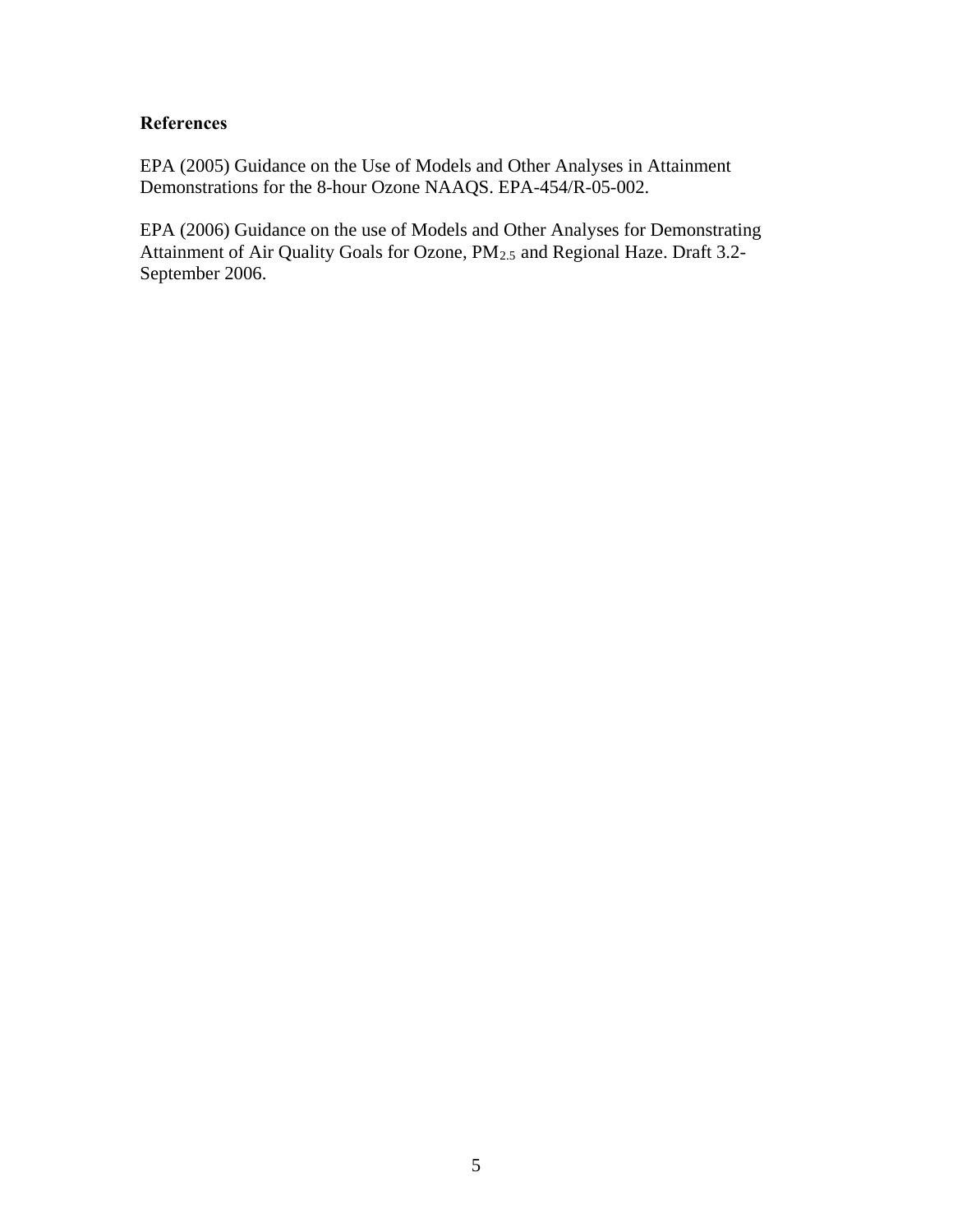**TSD-1h** 

# **Projected 8-h ozone air quality over the Ozone Transport Region**

**Bureau of Air Quality Analysis and Research Division of Air Resources New York State Department of Environmental Conservation Albany, NY 12233** 

**March 26, 2007**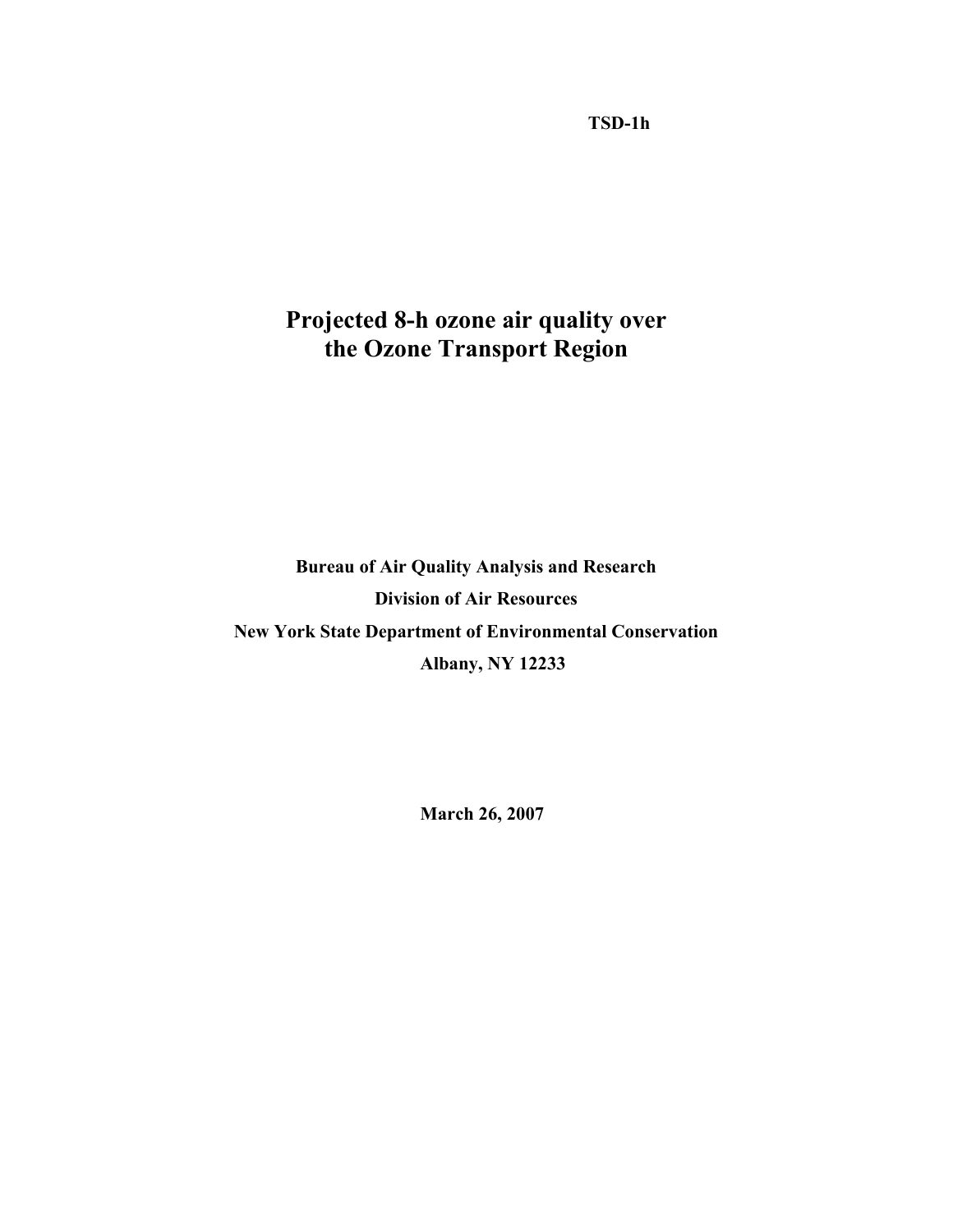The USEPA guidance (EPA 2005 and EPA 2006) recommends the use of relative reduction factor (RRF) approach for demonstrating the attainment of the 8-hr ozone NAAQS. The OTC Modeling committee implemented this recommended approach in performing attainment assessment of the areas.

#### Attainment year 2009

As described in TSD-1g (2007), the RRFs were determined for all OTR monitors for the two future year simulations with 2009OTW and 2009BOTW emissions data. The base design value (DVc) for 2002 representing the number of DVs estimated on the basis of 3 yr averages available from 2000 to 2004 are listed in Tables 1 and 2 along with the RRF, the number of days, the level of threshold, and future year projected concentrations for each monitor identified by its AIRS ID, common name and the county. The values in bold represent projected design values that exceed the 8-hr ozone NAAQS.

In general both simulations do not differ much from each other in that they yield similar design values with the 2009BOTW providing concentrations that are about one or two ppb lower than the 2009OTW. However it should be noted that the Guidance provides for a window (82 to 87 ppb) that can be considered as demonstrating attainment provided there is sufficient information to support in the form of weight of evidence (WOE) that suggests that the projected design value would be at or less than the 8-hr ozone NAAQS, taking into consideration the current measured design value and other projected emissions reductions within and outside the modeling domain.

If such a consideration is given then there are only 6 monitors above 87 ppb in the OTR, and without such an option of WOE there would be 21 monitors that have projected design value above 84 ppb. It should be noted that in either case, a majority of them are located in the Baltimore–Philadelphia-New York City-Connecticut portion of inner OTR corridor associated with high emissions region.

These Tables also list monitors for which no future DV (DVF) was calculated, listed as -9 in all columns except for DVC, which is a limitation inherent in the method for calculating the RRF. Often these monitors have DVC less than 84 ppb, with the exception of the monitor at the summit of Whiteface, NY (360310002), that has a DVC of 88.3 ppb while at the base of Whiteface (360311003) the measured DVC is 84.3 ppb. In both instances, there were fewer than 5 days that the model simulation predicted base concentrations in the 9-grid cells surrounding these monitors was below the threshold of 70 ppb, resulting in assigning no RRF and no estimate of DVF for these monitors.

#### Attainment year 2012

One other option that was considered by the OTC Modeling committee is the simulation of 2012BOTW emissions within the OTR. The details of the development of the 2012BOTW inventory are provided in TSD-1f (2007). The CMAQ simulation was performed with the 2012BOTW emissions in the OTR with the remainder of the modeling domain also at 2012 emissions. The results of the simulation were processed in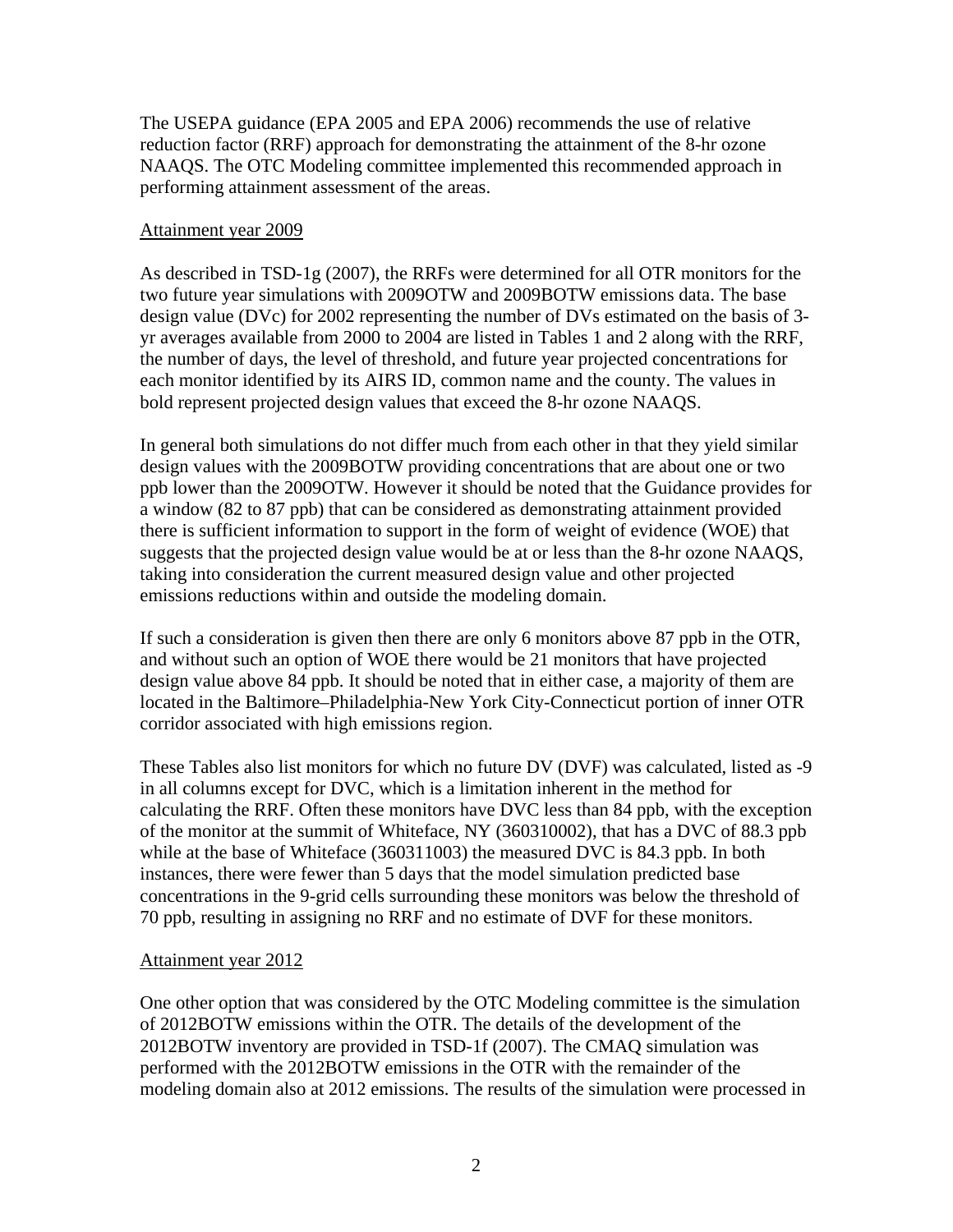a manner similar to those of 2009 and the resulting future year design values are listed in Table 3 in a format similar to those in Tables 1 and 2.

The listed future DVs indicate that there are 5 monitors that would have a projected design value above 84 ppb, again located in the inner OTR corridor. However it should be noted that if consideration is given to these monitors along with WOE then these would be within the prescribed range of WOE, thereby demonstrating *modeled attainment for all monitors in the OTR* under this scenario.

### Non-monitored locations

One of the requirements of the EPA guidance is the need to investigate if there are locations within the modeling domain where the predicted future design values (DVF) are above the level of NAAQS but are not associated with a monitor to provide DVC. While the EPA has recommended the use of modeled attainment test software (MATS) to investigate such occurrences, it was decided by the Modeling committee that such an assessment should be undertaken by the individual areas themselves as part of their SIP analysis.

### References

EPA (2005) Guidance on the Use of Models and Other Analyses in Attainment Demonstrations for the 8-hour Ozone NAAQS. EPA-454/R-05-002.

EPA (2006) Guidance on the use of Models and Other Analyses for Demonstrating Attainment of Air Quality Goals for Ozone,  $PM_{2.5}$  and Regional Haze. Draft 3.2-September 2006.

TSD-1f (2007) Future Year Emissions Inventory for 8-h OTC Ozone Modeling

TSD-1g (2007) Relative response factor (RRF) and "Modeled Attainment Test"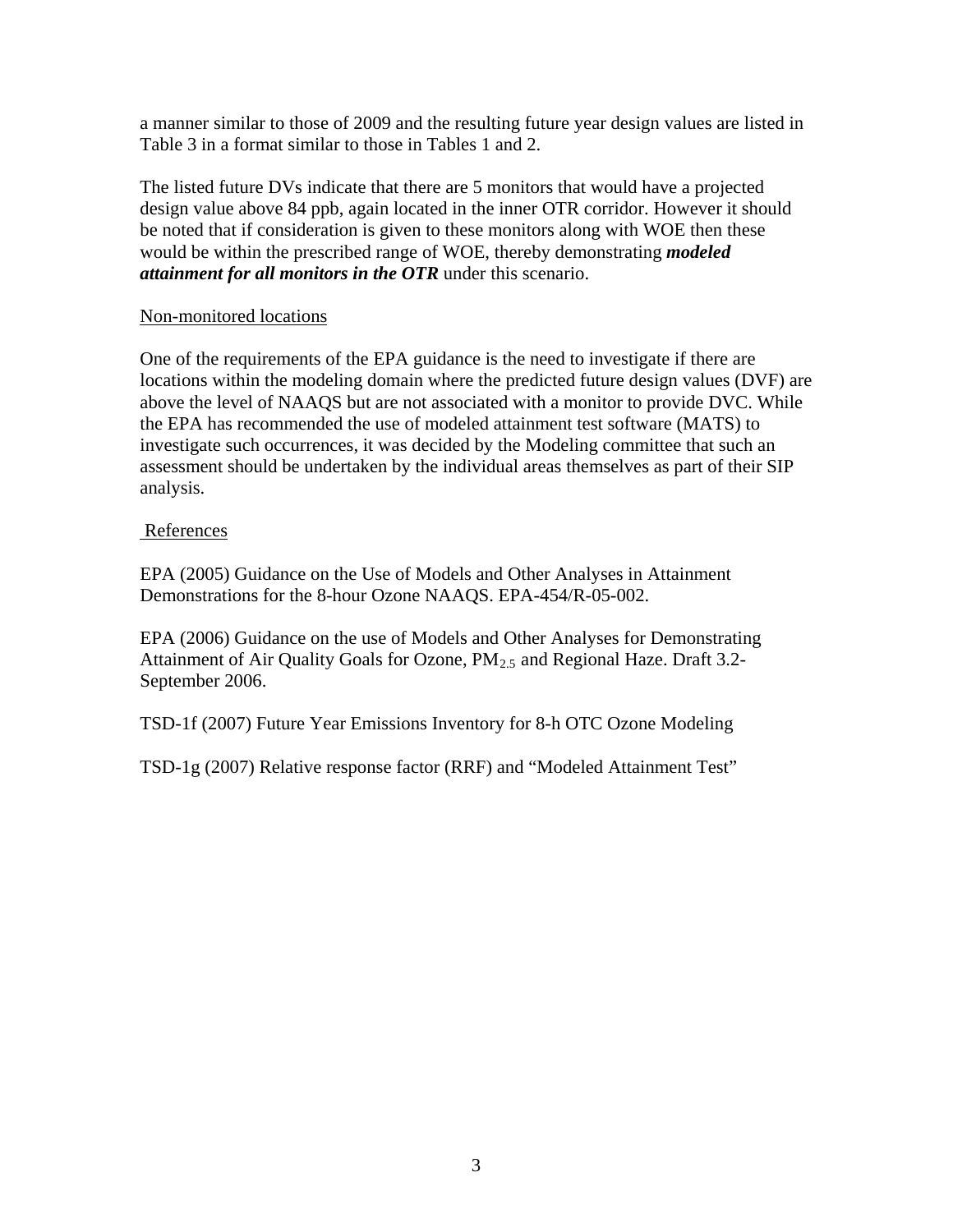#### Table 1 Projected 8-hr Ozone Design Values over OTR based on 2012BOTW Emissions Inventory

| <b>AIRS-ID</b> | <b>County</b>       | <b>Monitor</b>        | #ofDV | <b>DVC</b> | <b>DVF</b> | <b>RRF</b> | #Days | <b>Threshold</b> |
|----------------|---------------------|-----------------------|-------|------------|------------|------------|-------|------------------|
| 90013007       | Fairfield           | Stratford             | 3     | 98.3       | 86         | 0.878      | 38    | 85               |
| 340290006      | Ocean               | <b>Colliers Mills</b> | 3     | 106        | 86         | 0.819      | 20    | 85               |
| 361030009      | Suffolk             | Holtsville            | 3     | 97         | 86         | 0.889      | 34    | 85               |
| 420170012      | <b>Bucks</b>        | <b>Bristol</b>        | 3     | 99         | 84         | 0.849      | 25    | 85               |
| 90010017       | Fairfield           | Greenwich             | 3     | 95.7       | 83         | 0.874      | 30    | 85               |
| 90093002       | New Haven           | Madison               | 3     | 98.3       | 83         | 0.853      | 39    | 85               |
| 340070003      | Camden              | Camden                | 3     | 98.3       | 83         | 0.852      | 26    | 85               |
| 340155001      | Gloucester          | Clarksboro            | 3     | 98.3       | 83         | 0.853      | 25    | 85               |
| 340071001      | Camden              | Ancora St. Hos        | 3     | 100.7      | 82         | 0.817      | 27    | 85               |
| 361030002      | Suffolk             | Babylon               | 3     | 93.7       | 82         | 0.884      | 22    | 85               |
| 361192004      | Westchester         | <b>White Plains</b>   | 3     | 91.3       | 82         | 0.904      | 22    | 85               |
| 421010024      | Philadelphia        | Northeast (Air        | 3     | 96.7       | 82         | 0.858      | 23    | 85               |
| 90011123       | Fairfield           | Danbury               | 3     | 95.7       | 81         | 0.853      | 18    | 85               |
| 90019003       | Fairfield           | Westport              | 3     | 94         | 81         | 0.868      | 37    | 85               |
| 90099005       | New Haven           | Hamden                | 3     | 93.3       | 81         | 0.874      | 25    | 85               |
| 340030005      | Bergen              | <b>Teaneck</b>        | 3     | 91.7       | 81         | 0.892      | 18    | 85               |
| 340210005      | Mercer              | Rider Univ.           | 3     | 97         | 81         | 0.843      | 23    | 85               |
| 90070007       | Middlesex           | Middletown            | 3     | 95.7       | 80         | 0.839      | 21    | 85               |
| 240251001      | Harford             | Edgewood              | 3     | 100.3      | 80         | 0.804      | 41    | 85               |
| 340250005      | Monmouth            | Monmouth Univ.        | 3     | 95.7       | 80         | 0.836      | 45    | 85               |
| 360290002      | Erie                | Amherst               | 3     | 95.7       | 80         | 0.839      | 11    | 78               |
| 360850067      | Richmond            | Susan Wagner          | 3     | 93         | 80         | 0.868      | 42    | 85               |
| 510130020      | Arlington           | Arlington Co.         | 3     | 96.7       | 80         | 0.832      | 24    | 85               |
| 250092006      | <b>Essex</b>        | <b>LYNN</b>           | 3     | 90         | 79         | 0.88       | 16    | 85               |
| 250213003      | Norfolk             | <b>MILTON</b>         | 1     | 91         | 79         | 0.873      | 13    | 85               |
| 340230011      | Middlesex           | Rutgers Univ.         | 3     | 96         | 79         | 0.826      | 22    | 85               |
| 340273001      | <b>Morris</b>       | Chester               | 3     | 95.3       | 79         | 0.83       | 13    | 85               |
| 360631006      | Niagara             | Middleport            | 3     | 91.7       | 79         | 0.871      | 15    | 85               |
| 510590018      | Fairfax             | Fairfax Co. -         | 3     | 96.7       | 79         | 0.825      | 20    | 85               |
| 518000004      | <b>Suffolk City</b> | Suffolk - TCC         | 3     | 87         | 79         | 0.91       | 26    | 85               |
| 240030014      | Anne Arundel        | Davidsonville         | 3     | 98         | 78         | 0.797      | 30    | 85               |
| 240030019      | Anne Arundel        | Ft. Meade             | 3     | 97         | 78         | 0.809      | 30    | 85               |
| 340190001      | Hunterdon           | Flemington            | 3     | 95.3       | 78         | 0.825      | 15    | 85               |
| 421010014      | Philadelphia        | Northwest (Rox        | 3     | 90.7       | 78         | 0.868      | 20    | 85               |
| 516500004      | <b>Hampton City</b> | Hampton               | 3     | 88.3       | 78         | 0.893      | 36    | 85               |
| 250250041      | Suffolk             | <b>BOSTON</b> (Long I | 3     | 88.7       | 77         | 0.873      | 21    | 85               |
| 360450002      | Jefferson           | Perch River           | 3     | 91.3       | 77         | 0.847      | 10    | 81               |
| 360790005      | Putnam              | Mt. Ninham            | 3     | 91.3       | 77         | 0.845      | 14    | 85               |
| 420030010      | Allegheny           | Pittsburgh (Ca        | 3     | 90.7       | 77         | 0.858      | 16    | 85               |
| 420290050      | Chester             | <b>West Chester</b>   | 1     | 95         | 77         | 0.813      | 12    | 85               |
| 420450002      | Delaware            | Chester               | 3     | 91.7       | 77         | 0.844      | 23    | 85               |
| 420910013      | Montgomery          | Norristown            | 3     | 92.3       | 77         | 0.839      | 21    | 85               |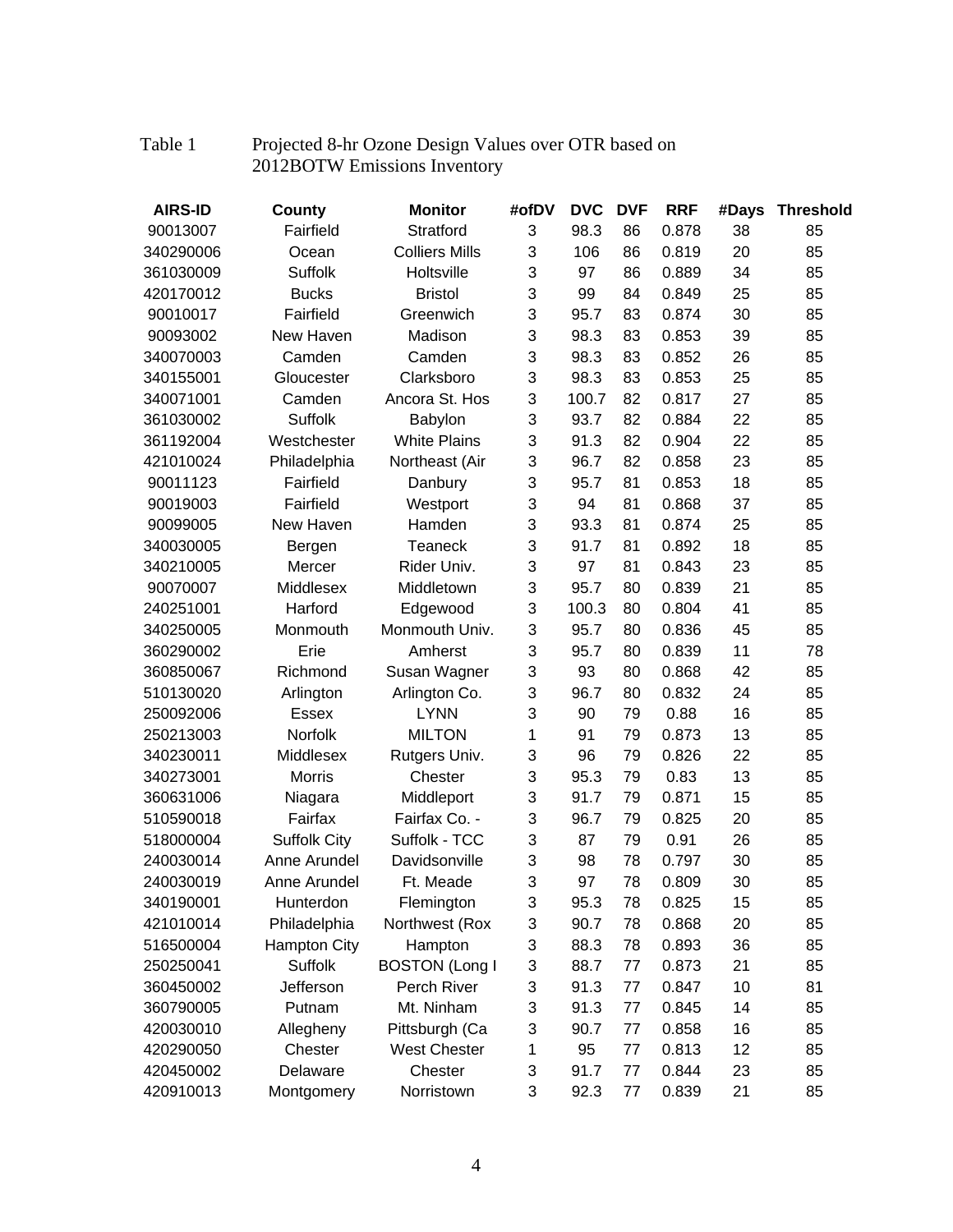| 440090007 | Washington            | EPA Lab               | 3              | 93.3 | 77 | 0.828 | 33 | 85 |
|-----------|-----------------------|-----------------------|----------------|------|----|-------|----|----|
| 510590030 | Fairfax               | Fairfax Co. -         | 3              | 95   | 77 | 0.82  | 21 | 85 |
| 510591005 | Fairfax               | Fairfax Co. -         | 1              | 94   | 77 | 0.82  | 21 | 85 |
| 100031010 | New Castle            | Brandywine            | 3              | 92.7 | 76 | 0.83  | 19 | 85 |
| 110010043 | DC                    | <b>McMillan Reser</b> | 3              | 92.7 | 76 | 0.824 | 22 | 85 |
| 240053001 | <b>Baltimore</b>      | <b>Essex</b>          | 3              | 91.3 | 76 | 0.838 | 48 | 85 |
| 240259001 | Harford               | Aldino                | 3              | 97   | 76 | 0.793 | 35 | 85 |
| 240330002 | <b>Prince Georges</b> | Greenbelt             | $\overline{2}$ | 94   | 76 | 0.812 | 28 | 85 |
| 240338003 | <b>Prince Georges</b> | PG Coun.Eques.        | 1              | 94   | 76 | 0.809 | 28 | 85 |
| 360130006 | Chautauqua            | <b>Dunkirk</b>        | 3              | 93   | 76 | 0.824 | 20 | 85 |
| 360270007 | <b>Dutchess</b>       | Millbrook             | 3              | 92   | 76 | 0.828 | 12 | 80 |
| 420030008 | Allegheny             | Lawrenceville         | 3              | 89.3 | 76 | 0.858 | 16 | 85 |
| 90131001  | Tolland               | Stafford              | 3              | 92.3 | 75 | 0.814 | 11 | 85 |
| 230090102 | Hancock               | <b>ANP Cadillac M</b> | 3              | 91.7 | 75 | 0.818 | 10 | 82 |
| 240150003 | Cecil                 | Fair Hill             | 3              | 97.7 | 75 | 0.775 | 18 | 85 |
| 250010002 | Barnstable            | <b>TRURO</b>          | 3              | 92   | 75 | 0.825 | 23 | 85 |
| 250051002 | <b>Bristol</b>        | <b>FAIRHAVEN</b>      | 3              | 91   | 75 | 0.833 | 23 | 85 |
| 250130008 | Hampden               | <b>CHICOPEE</b>       | 3              | 92   | 75 | 0.82  | 10 | 83 |
| 340110007 | Cumberland            | Millville             | 3              | 95.7 | 75 | 0.791 | 16 | 85 |
| 340170006 | Hudson                | Bayonne               | 3              | 84.7 | 75 | 0.891 | 22 | 85 |
| 360050083 | <b>Bronx</b>          | <b>Botanical Gard</b> | 3              | 83.7 | 75 | 0.908 | 20 | 85 |
| 420030067 | Allegheny             | South Fayette         | 3              | 89.3 | 75 | 0.851 | 13 | 85 |
| 440030002 | Kent                  | Alton Jones           | 3              | 93.3 | 75 | 0.809 | 17 | 85 |
| 90110008  | New London            | Groton                | 3              | 90   | 74 | 0.831 | 38 | 85 |
| 100010002 | Kent                  | <b>Killens Pond</b>   | 3              | 88.3 | 74 | 0.849 | 25 | 85 |
| 100031007 | <b>New Castle</b>     | Lums Pond             | $\overline{2}$ | 94.5 | 74 | 0.789 | 18 | 85 |
| 100031013 | New Castle            | <b>Bellefonte</b>     | 3              | 90.3 | 74 | 0.827 | 21 | 85 |
| 100051003 | <b>Sussex</b>         | Lewes                 | 3              | 87   | 74 | 0.853 | 26 | 85 |
| 240290002 | Kent                  | Millington            | 3              | 95.3 | 74 | 0.784 | 17 | 85 |
| 420031005 | Allegheny             | Harrison Twp          | 3              | 91.3 | 74 | 0.815 | 14 | 85 |
| 420770004 | Lehigh                | Allentown             | 3              | 90.7 | 74 | 0.816 | 11 | 84 |
| 510360002 | <b>Charles City</b>   | Charles City C        | 3              | 89.3 | 74 | 0.833 | 14 | 85 |
| 510850003 | Hanover               | Hanover Co.           | $\overline{2}$ | 92   | 74 | 0.815 | 11 | 85 |
| 515100009 | Alexandria Cit        | Alexandria            | 3              | 90   | 74 | 0.825 | 20 | 85 |
| 110010025 | DC                    | Takoma Park           | 3              | 88.7 | 73 | 0.833 | 24 | 85 |
| 110010041 | DC                    | <b>River Terrace</b>  | 3              | 89   | 73 | 0.824 | 22 | 85 |
| 340010005 | Atlantic              | Nacote Creek          | 3              | 89   | 73 | 0.826 | 27 | 85 |
| 340315001 | Passaic               | Ramapo                | 3              | 86.7 | 73 | 0.853 | 19 | 85 |
| 420070002 | <b>Beaver</b>         | Hookstown             | 3              | 91.3 | 73 | 0.802 | 10 | 82 |
| 420070005 | Beaver                | <b>Brighton Twp</b>   | 3              | 89.7 | 73 | 0.814 | 12 | 82 |
| 420290100 | Chester               | New Garden (Ai        | 3              | 94.7 | 73 | 0.777 | 19 | 85 |
| 420490003 | Erie                  | Erie                  | 3              | 89   | 73 | 0.83  | 23 | 85 |
| 420850100 | Mercer                | Farrell               | 3              | 91.3 | 73 | 0.804 | 10 | 82 |
| 420950025 | Northampton           | Freemansburg          | 3              | 90   | 73 | 0.816 | 11 | 85 |
| 421290008 | Westmoreland          | Greensburg            | 3              | 88   | 73 | 0.831 | 18 | 85 |
| 440071010 | Providence            | <b>Francis School</b> | 3              | 89.7 | 73 | 0.819 | 17 | 85 |
| 90031003  | Hartford              | E. Hartford           | 3              | 88   | 72 | 0.826 | 16 | 85 |
| 90050005  | Litchfield            | Cornwall              | 1              | 89   | 72 | 0.818 | 11 | 84 |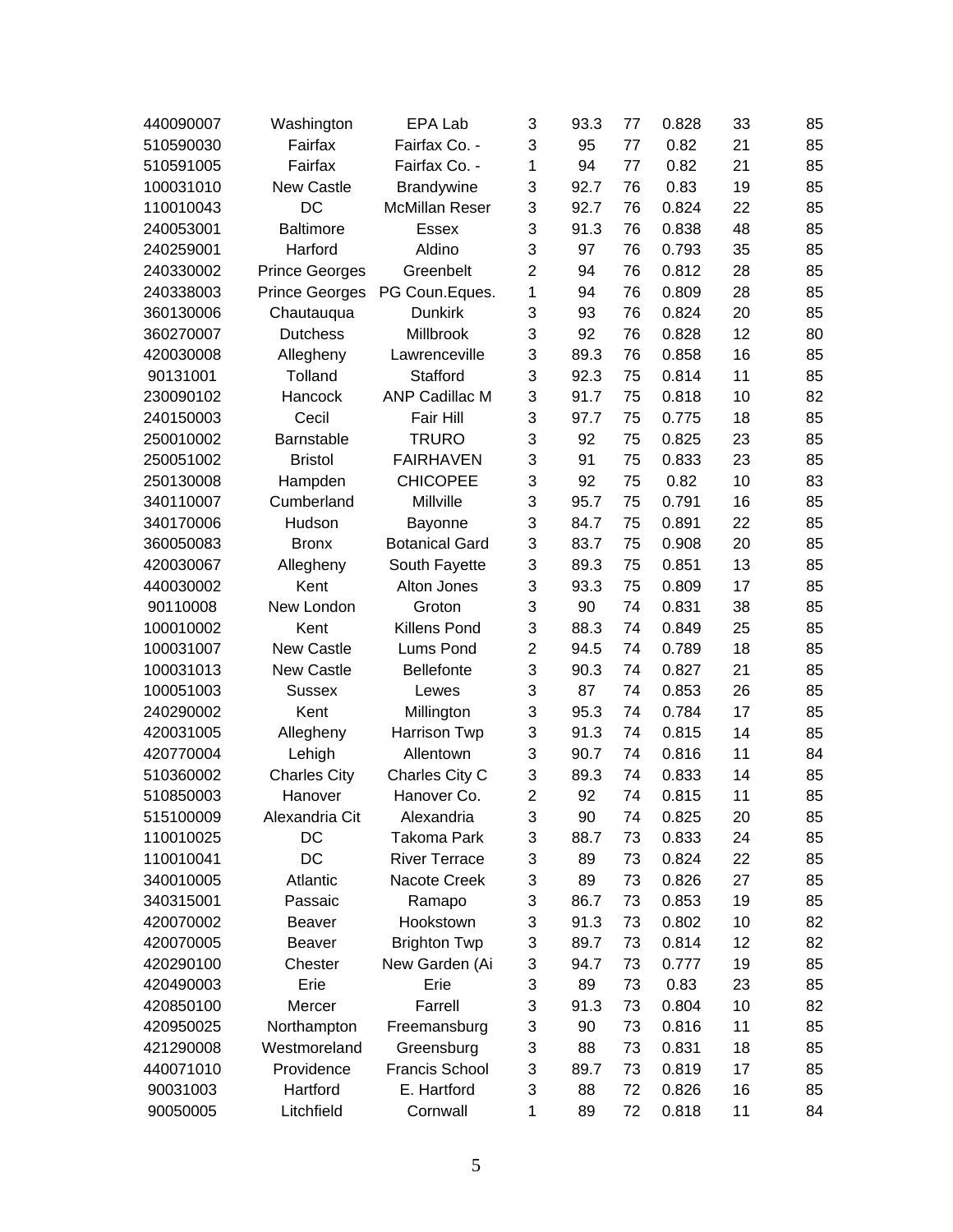| 230312002 | York             | Kennebunkport         | 3              | 88.3 | 72 | 0.824 | 19 | 85 |
|-----------|------------------|-----------------------|----------------|------|----|-------|----|----|
| 240051007 | <b>Baltimore</b> | Padonia               | 3              | 88.7 | 72 | 0.816 | 26 | 85 |
| 360130011 | Chautauqua       | Westfield             | 3              | 87   | 72 | 0.829 | 12 | 85 |
| 360551004 | Monroe           | Rochester             | 3              | 83.7 | 72 | 0.861 | 18 | 85 |
| 420050001 | Armstrong        | Kittanning            | 3              | 90.7 | 72 | 0.799 | 11 | 84 |
| 420710007 | Lancaster        | Lancaster             | 3              | 90.7 | 72 | 0.795 | 17 | 85 |
| 421250005 | Washington       | Charleroi             | 3              | 86.3 | 72 | 0.838 | 15 | 85 |
| 510870014 | Henrico          | Henrico Co.           | 3              | 88.3 | 72 | 0.824 | 15 | 85 |
| 240313001 | Montgomery       | Rockville             | 3              | 86.7 | 71 | 0.822 | 26 | 85 |
| 250094004 | <b>Essex</b>     | <b>NEWBURY</b>        | 3              | 86   | 71 | 0.834 | 27 | 85 |
| 360810124 | Queens           | Queens College        | $\overline{c}$ | 83   | 71 | 0.861 | 26 | 85 |
| 361173001 | Wayne            | Williamson            | 3              | 84   | 71 | 0.848 | 18 | 85 |
| 420110009 | <b>Berks</b>     | Reading               | 3              | 88.7 | 71 | 0.806 | 10 | 85 |
| 420550001 | Franklin         | Methodist Hill        | 3              | 90.7 | 71 | 0.788 | 11 | 77 |
| 420958000 | Northampton      | Easton                | 3              | 88   | 71 | 0.816 | 12 | 85 |
| 421010136 | Philadelphia     | Southwest (Elm        | 3              | 83   | 71 | 0.861 | 23 | 85 |
| 421330008 | York             | York                  | 3              | 89   | 71 | 0.807 | 17 | 85 |
| 510595001 | Fairfax          | Fairfax Co. -         | 3              | 88   | 71 | 0.818 | 21 | 85 |
| 511071005 | Loudon           | Loudoun Co.           | 3              | 90   | 71 | 0.798 | 15 | 85 |
| 100051002 | <b>Sussex</b>    | Seaford               | 3              | 90   | 70 | 0.787 | 10 | 80 |
| 240170010 | Charles          | S Maryland            | 3              | 93   | 70 | 0.753 | 17 | 85 |
| 250154002 | Hampshire        | <b>WARE</b>           | 3              | 86.3 | 70 | 0.82  | 10 | 81 |
| 250171102 | Middlesex        | <b>STOW</b>           | 3              | 85.7 | 70 | 0.819 | 10 | 80 |
| 330111010 | Hillsborough     | Nashua                | $\overline{2}$ | 86   | 70 | 0.816 | 10 | 75 |
| 360010012 | Albany           | Loudonville           | 3              | 83   | 70 | 0.853 | 8  | 70 |
| 360671015 | Onondoga         | East Syracuse         | 3              | 82.3 | 70 | 0.854 | 8  | 70 |
| 361030004 | <b>Suffolk</b>   | Riverhead             | 3              | 83   | 70 | 0.845 | 36 | 85 |
| 420590002 | Greene           | Holbrook              | 3              | 87.7 | 70 | 0.804 | 10 | 85 |
| 230052003 | Cumberland       | Cape Elizabeth        | 3              | 84.3 | 69 | 0.822 | 18 | 85 |
| 230313002 | York             | Kittery               | 3              | 85.3 | 69 | 0.819 | 16 | 85 |
| 240130001 | Carroll          | South Carroll         | 3              | 88.7 | 69 | 0.782 | 12 | 85 |
| 330115001 | Hillsborough     | Peterborough          | 1              | 84   | 69 | 0.822 | 10 | 73 |
| 360910004 | Saratoga         | Stillwater            | 3              | 84.7 | 69 | 0.824 | 6  | 70 |
| 421290006 | Wetsmoreland     | Murrysville           | 3              | 82   | 69 | 0.848 | 20 | 85 |
| 510410004 | Chesterfield     | Chesterfield C        | 3              | 84.7 | 69 | 0.816 | 10 | 85 |
| 230090103 | Hancock          | <b>ANP McFarland</b>  | 3              | 83.7 | 68 | 0.82  | 10 | 82 |
| 230130004 | Knox             | Port Clyde            | 3              | 83.7 | 68 | 0.82  | 13 | 85 |
| 240210037 | Frederick        | <b>Frederick Airp</b> | 3              | 87.3 | 68 | 0.779 | 11 | 85 |
| 250034002 | <b>Berkshire</b> | <b>ADAMS</b>          | 3              | 83.3 | 68 | 0.828 | 9  | 70 |
| 250130003 | Hampden          | <b>AGAWAM</b>         | 1              | 83   | 68 | 0.823 | 10 | 83 |
| 330150012 | Rockingham       | Rye                   | $\overline{2}$ | 83.5 | 68 | 0.819 | 16 | 85 |
| 360715001 | Orange           | <b>Valley Central</b> | 3              | 84.7 | 68 | 0.812 | 10 | 76 |
| 420070014 | Beaver           | <b>Beaver Falls</b>   | 3              | 85   | 68 | 0.81  | 10 | 83 |
| 420431100 | Dauphin          | Hershey               | 3              | 86.7 | 68 | 0.792 | 16 | 85 |
| 421174000 | Tioga            | Tioga County (        | 3              | 85   | 68 | 0.805 | 5  | 70 |
| 421250200 | Washington       | Washington            | 3              | 85.3 | 68 | 0.803 | 11 | 85 |
| 510590005 | Fairfax          | Fairfax Co. -         | 3              | 87   | 68 | 0.789 | 18 | 85 |
| 510690010 | Frederick        | Frederick Co.         | 3              | 82.7 | 68 | 0.825 | 11 | 81 |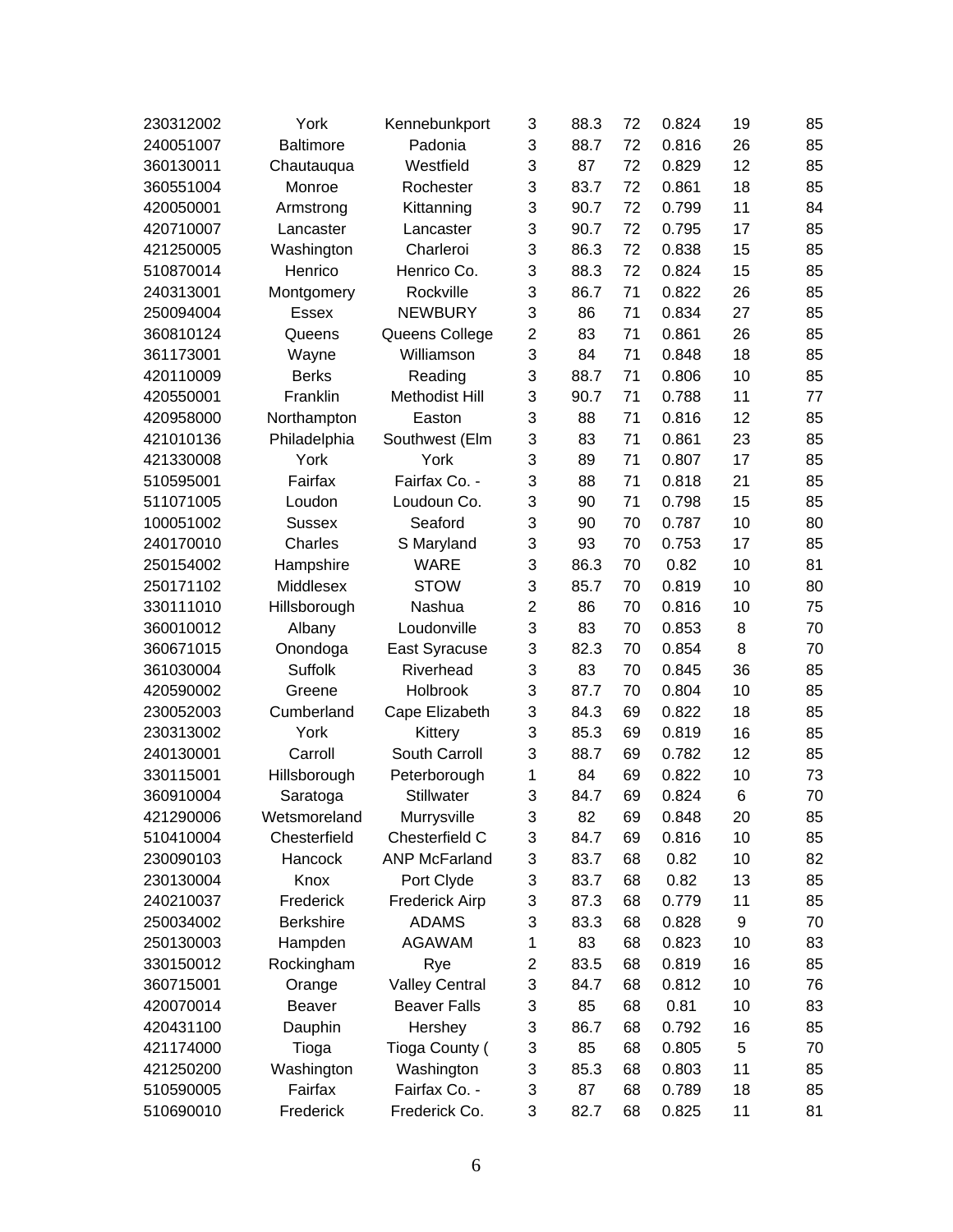| 511130003 | Madison               | Madison Co. -         | 3              | 84.7 | 68 | 0.806 | 11 | 71     |
|-----------|-----------------------|-----------------------|----------------|------|----|-------|----|--------|
| 511530009 | <b>Prince William</b> | <b>Prince William</b> | 3              | 85   | 68 | 0.804 | 12 | 83     |
| 511611004 | Roanoke               | Roanoke Co.           | 3              | 83.7 | 68 | 0.823 | 11 | 76     |
| 511790001 | Stafford              | Stafford Co.          | 3              | 86   | 68 | 0.798 | 36 | 85     |
| 240430009 | Washington            | Hagerstown            | 3              | 85.3 | 67 | 0.791 | 10 | 84     |
| 250270015 | Worcester             | <b>WORCESTER</b>      | 3              | 84   | 67 | 0.809 | 10 | 79     |
| 420010002 | Adams                 | <b>Biglerville (P</b> | 3              | 85   | 67 | 0.791 | 10 | 80     |
| 420110001 | <b>Berks</b>          | Kutztown              | $\overline{2}$ | 84.5 | 67 | 0.802 | 10 | 85     |
| 420210011 | Cambria               | Johnstown             | 3              | 85   | 67 | 0.798 | 10 | 85     |
| 420274000 | Centre                | Penn Nursery (        | 3              | 84.7 | 67 | 0.798 | 11 | 74     |
| 420334000 | Clearfield            | Moshannon (PSU        | 3              | 87.3 | 67 | 0.775 | 11 | 76     |
| 421255001 | Washington            | Florence              | 3              | 85.7 | 67 | 0.787 | 10 | 83     |
| 360650004 | Oneida                | Camden                | 3              | 79.7 | 66 | 0.84  | 10 | 70     |
| 420130801 | <b>Blair</b>          | Altoona               | 3              | 83.3 | 66 | 0.794 | 10 | 80     |
| 420270100 | Centre                | <b>State College</b>  | 3              | 84.3 | 66 | 0.787 | 10 | 76     |
| 420430401 | Dauphin               | Harrisburg            | 3              | 85   | 66 | 0.786 | 15 | 85     |
| 420690101 | Lacakawana            | Peckville             | 3              | 83.3 | 66 | 0.796 | 10 | 75     |
| 500030004 | Bennington            | Bennington            | 3              | 79.7 | 66 | 0.837 | 8  | 70     |
| 518000005 | <b>Suffolk City</b>   | Suffolk - Holl        | 3              | 82.3 | 66 | 0.808 | 10 | 76     |
| 420692006 | Lacakawana            | Scranton              | 3              | 82   | 65 | 0.796 | 10 | 75     |
| 420791101 | Luzerene              | Wilkes-Barre          | 3              | 83.7 | 65 | 0.786 | 10 | 76     |
| 420810100 | Lycoming              | Montoursville         | 1              | 82   | 65 | 0.798 | 11 | 75     |
| 420990301 | Perry                 | Perry County          | 3              | 83.3 | 65 | 0.792 | 10 | 77     |
| 330150013 | Rockingham            | 999                   | 1              | 80   | 64 | 0.802 | 10 | 73     |
| 420791100 | Luzerene              | Nanticoke             | 3              | 81.7 | 64 | 0.788 | 10 | 76     |
| 510330001 | Caroline              | Caroline Co.          | 3              | 82.3 | 64 | 0.78  | 10 | 84     |
| 230112005 | Kennebec              | <b>Gardiner Pray</b>  | 3              | 78   | 63 | 0.818 | 10 | 71     |
| 250250042 | Suffolk               | <b>BOSTON (Harris</b> | 3              | 73   | 63 | 0.87  | 16 | 85     |
| 330173002 | Strafford             | Rochester             | $\overline{2}$ | 78.5 | 63 | 0.807 | 11 | 71     |
| 360430005 | Herkimer              | Nick's Lake           | 3              | 74   | 63 | 0.853 | 6  | 70     |
| 511390004 | Page                  | Page Co.              | 3              | 79.7 | 63 | 0.799 | 12 | 72     |
| 230090301 | Hancock               | Castine               | 1              | 75   | 62 | 0.827 | 10 | 79     |
| 510610002 | Faugier               | Fauquier Co.          | 3              | 79.3 | 62 | 0.788 | 11 | 73     |
| 250150103 | Hampshire             | <b>AMHERST</b>        | 3              | 74.7 | 61 | 0.825 | 10 | 76     |
| 420730015 | Lawrence              | <b>New Castle</b>     | 3              | 78.3 | 61 | 0.79  | 10 | 83     |
| 420814000 | Lycoming              | Tiadaghton (PS        | 3              | 78.7 | 61 | 0.785 | 10 | 72     |
| 421010004 | Philadelphia          | Frankford (Lab        | 3              | 71.3 | 61 | 0.86  | 25 | 85     |
| 511630003 | Rockbridge            | Rockbridge Co.        | 3              | 76.7 | 61 | 0.797 | 8  | 70     |
| 230310038 | York                  | <b>West Buxton</b>    | 1              | 75   | 60 | 0.806 | 9  | 70     |
| 330050007 | Cheshire              | Keene                 | 3              | 74.3 | 60 | 0.813 | 10 | 72     |
| 250090005 | Essex                 | <b>LAWRENCE</b>       | 1              | 70   | 58 | 0.829 | 10 | 82     |
| 330150015 | Rockingham            | Portsmouth            | 1              | 68   | 55 | 0.819 | 16 | 85     |
| CC0040002 | 999                   | Roosevelt-Camp        | 3              | 58.3 | 49 | 0.849 | 10 | 75     |
| 230038001 | Aroostook             | Ashland135            | 3              | 64   | -9 | -9    | -9 | $-999$ |
| 230173001 | Oxford                | North Lovell          | 3              | 60.7 | -9 | -9    | -9 | $-999$ |
| 230194007 | Penobscot             | Howland               | 3              | 66.7 | -9 | -9    | -9 | $-999$ |
| 230194008 | Penobscot             | Holden Rider B        | 2              | 79   | -9 | -9    | -9 | $-999$ |
| 330012004 | Belknap               | Laconia               | 2              | 76.5 | -9 | -9    | -9 | -999   |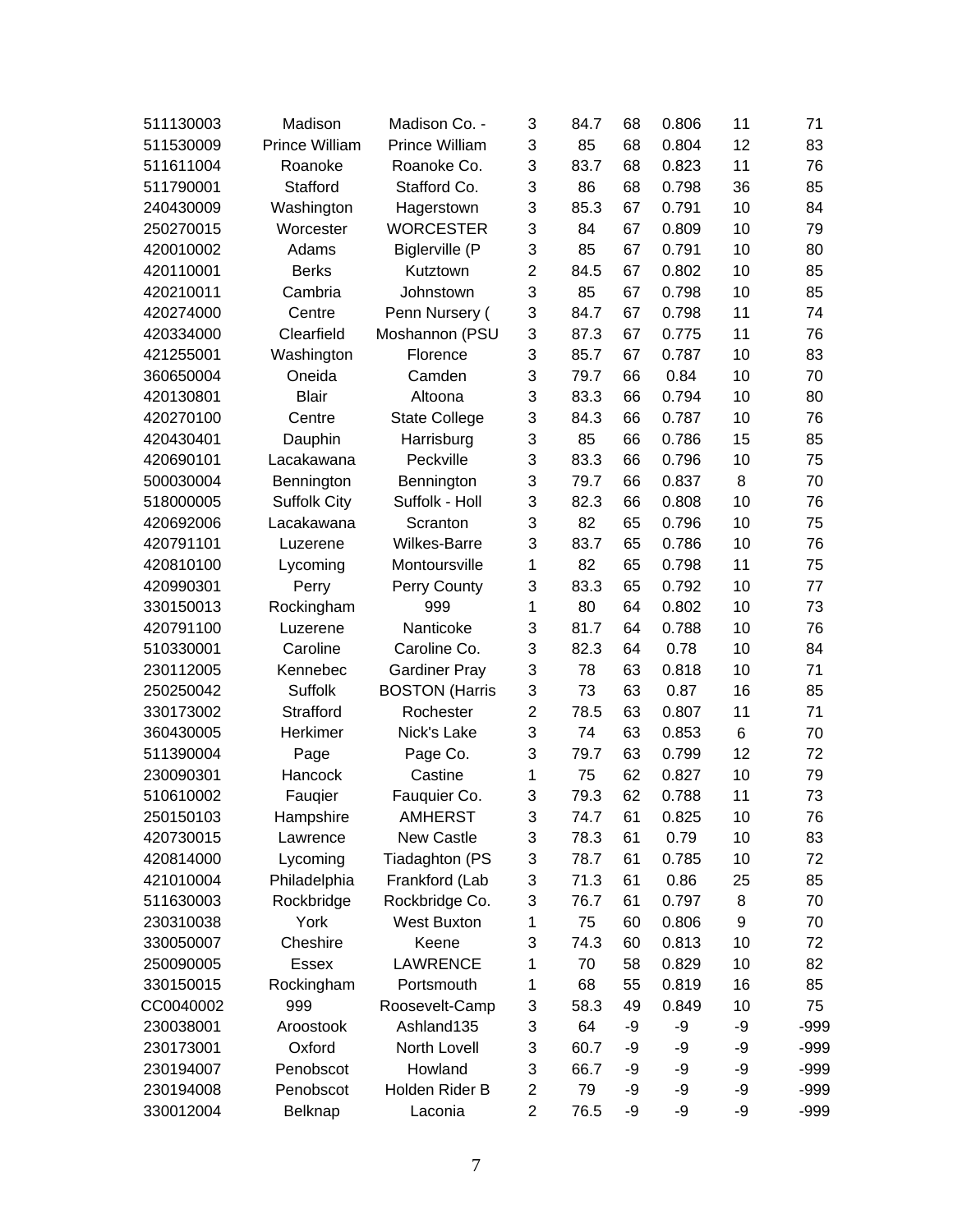| Carroll         | Conway                |   | 67   | -9 | -9 | -9 | $-999$ |
|-----------------|-----------------------|---|------|----|----|----|--------|
| Grafton         | Haverhill             | 3 | 70.3 | -9 | -9 | -9 | $-999$ |
| Merrimack       | Concord               | 3 | 74.7 | -9 | -9 | -9 | $-999$ |
| Sullivan        | Claremont             | 3 | 74.3 | -9 | -9 | -9 | $-999$ |
| Chemung         | Elmira                | 3 | 80.3 | -9 | -9 | -9 | $-999$ |
| <b>Essex</b>    | Whiteface Summ        | 3 | 88.3 | -9 | -9 | -9 | $-999$ |
| Essex           | <b>Whiteface Base</b> | 3 | 84.3 | -9 | -9 | -9 | $-999$ |
| <b>Hamilton</b> | Piseco Lake           | 3 | 78.7 | -9 | -9 | -9 | $-999$ |
| Madison         | <b>Camp Georgetow</b> | 3 | 79.7 | -9 | -9 | -9 | $-999$ |
| Ulster          | <b>Belleayre</b>      | 3 | 81.3 | -9 | -9 | -9 | $-999$ |
| Chittenden      | Underhill             | 3 | 77   | -9 | -9 | -9 | $-999$ |
| Wythe           | Wythe Co.             | 3 | 79.7 | -9 | -9 | -9 | $-999$ |
|                 |                       |   |      |    |    |    |        |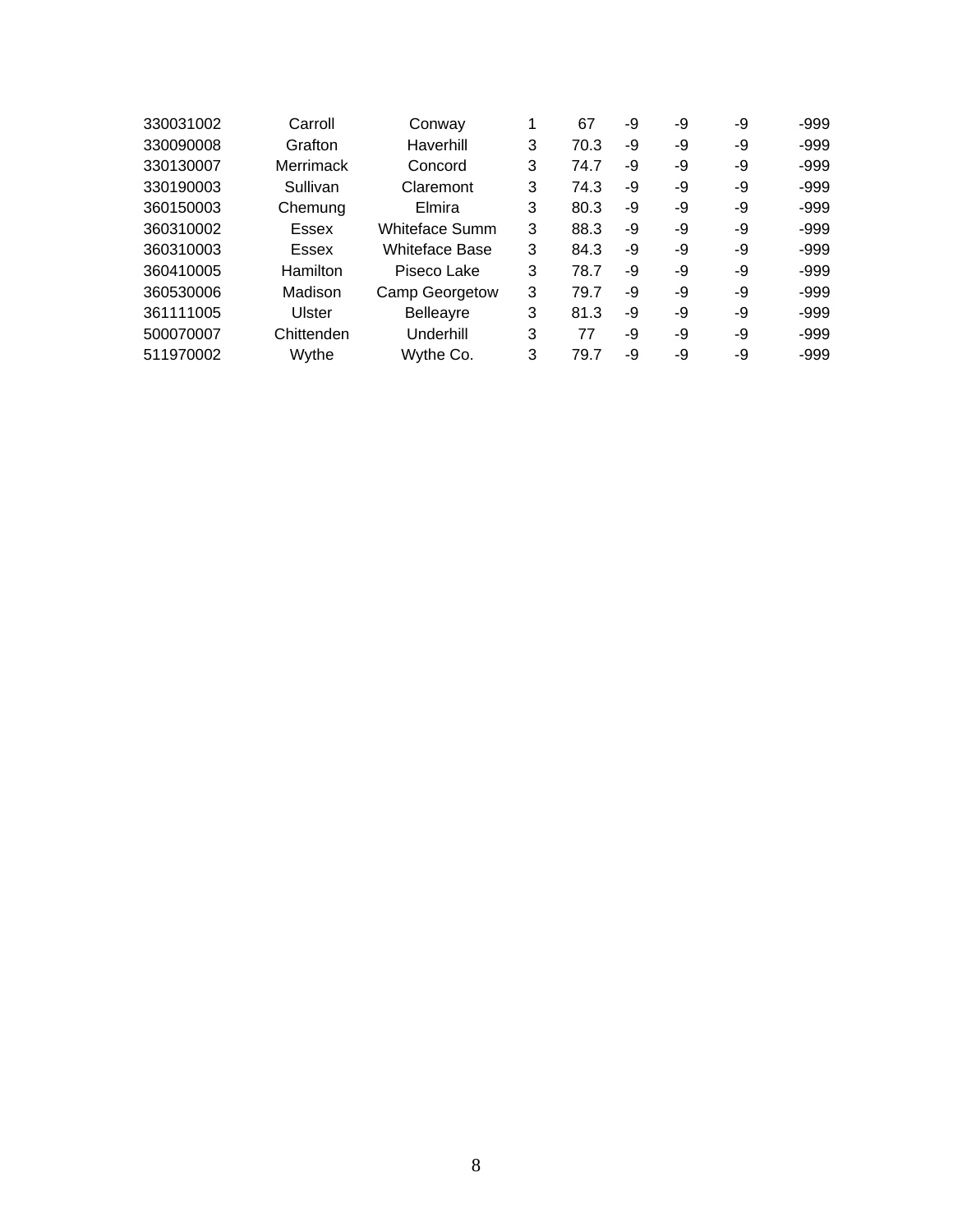**Appendix F-14** 

**Future Year Modeling Emissions and Controls**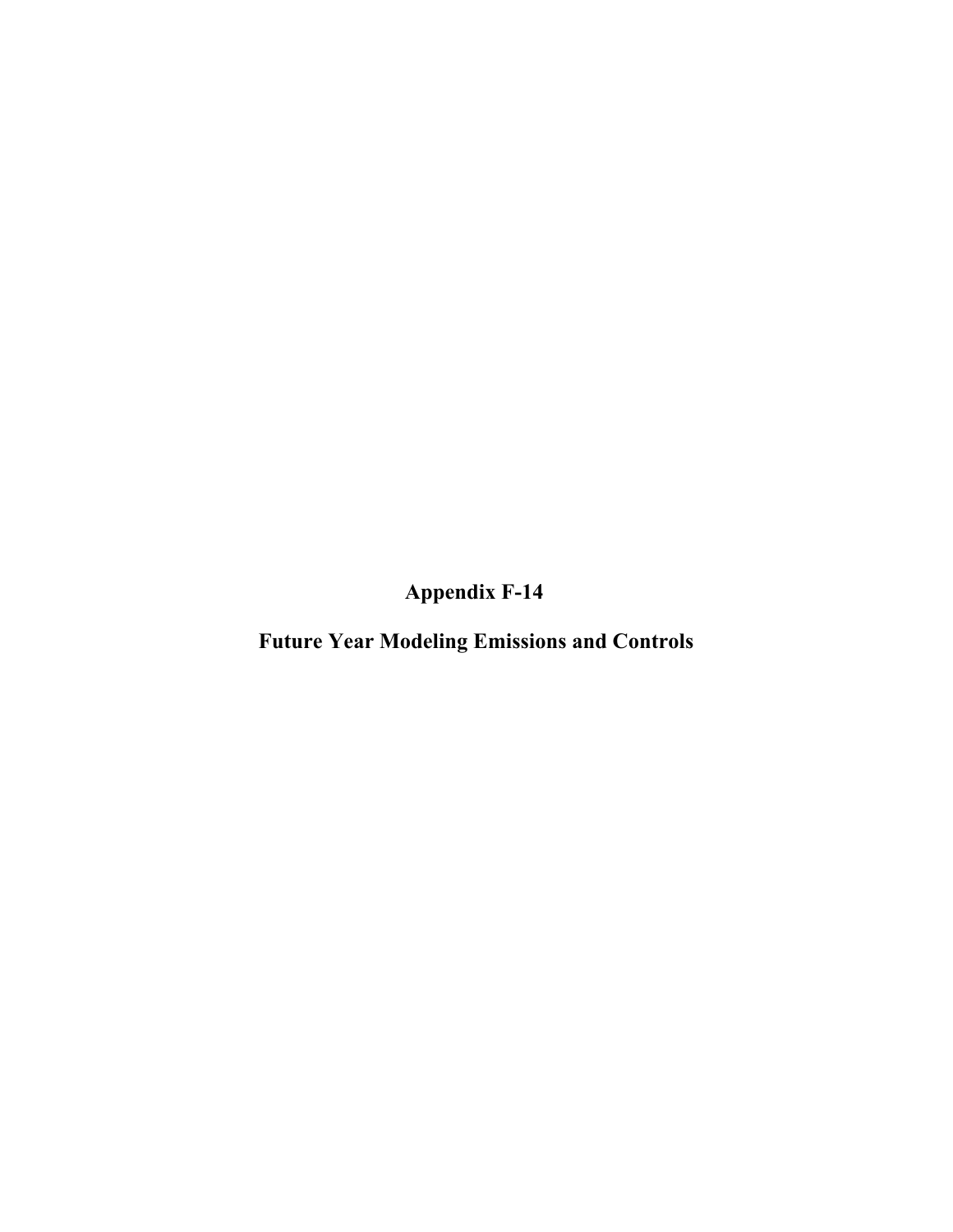**TSD-1f** 

# **Future Year Emissions Inventory for 8-h OTC Ozone Modeling**

**Bureau of Air Quality Analysis and Research Division of Air Resources New York State Department of Environmental Conservation Albany, NY 12233** 

**February 22, 2007**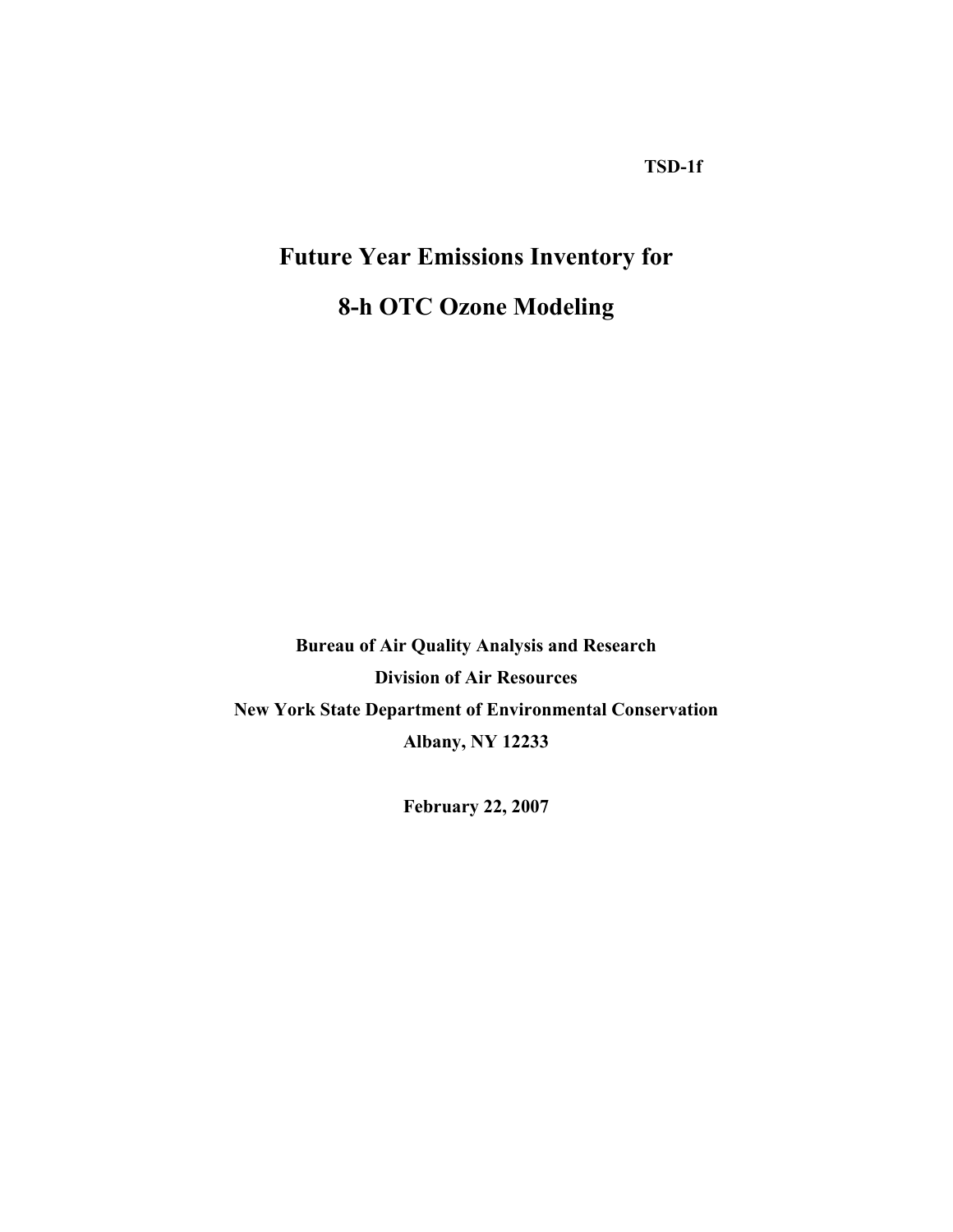Following the designation of an area as non-attainment for the criteria pollutant Ozone, the Clean Air Act requires submission of an implementation plan, commonly referred to as State Implementation Plan (SIP), demonstrating as to how that area will be meeting the NAAQS in the time period established by the Act. Several areas of the OTR were designated as being in nonattainment for 8-hr ozone (see [http://www.epa.gov/ozonedesignations/\)](http://www.epa.gov/ozonedesignations/) with a maximum attainment date of June 2009 and June 2010. However, given that ozone precursors also contribute to  $PM_{2.5}$  and other logistics, it was recommended and agreed by the member states that the future year for demonstrating attainment would be 2009. Therefore the OTR states initiated the

development of emissions inventories reflecting growth and control from 2002 to 2009 as well as for 2012 and 2018. The 2018 inventory was in response to the need for submission of regional haze SIP, and the 2012 as a next step in the event that attainment for ozone was not feasible in 2009.

#### Future year emissions inventories within the OTR

The OTR states through MANE-VU contracted MACTEC Federal Programs (called Contractor) develop the 2009, 2012 and 2018 inventories based upon 2002 inventories that the states had previously developed for use in the base year model work. The Contractor in consultation with the states developed the necessary growth and control factors and applied to the 2002 inventory. It should be noted that emissions for mobile sources and the electric energy generating units (EGUs) was not part of the Contractor's effort. The states provided VADEQ and NESCAUM appropriate MOBILE 6 input files along with the projected VMTs, which coupled with the hourly gridded temperature information was used to generate mobile source emissions. As for the emissions from the EGU sector, the inter-RPO work group utilized the Integrated Planning Model (IPM) to develop the state and unit-level emissions. Details on these topics can be found in MACTEC (2007) for non-EGU sectors and in ICF (2005a, 2005b) for the EGU sector. These inventories are identified as 2009 on the way (2009OTW), since they reflect all emission control measures that were promulgated or would become effective on or before 2009.

In addition to these OTW inventories, states have also requested the development of what is termed as beyond on the way (BOTW) inventories for 2009, 2012, and 2018. These inventories are to be based on additional OTC model rules, which would result in reduction in emissions from specific source categories. Details on the development of these controls and the corresponding inventories can be found in MACTEC (2007).

#### Future year emission inventories outside the OTR

MANE-VU obtained inventories for 2009OTW and 2018OTW as part of the inter-RPO workgroup. However, only MRPO provided emissions for 2012OTW. For the VISTAS region, 2012 emissions were obtained by interpolating area, nonroad, and non-EGU emissions between 2009 and 2018. For mobile sources, VMT were interpolated between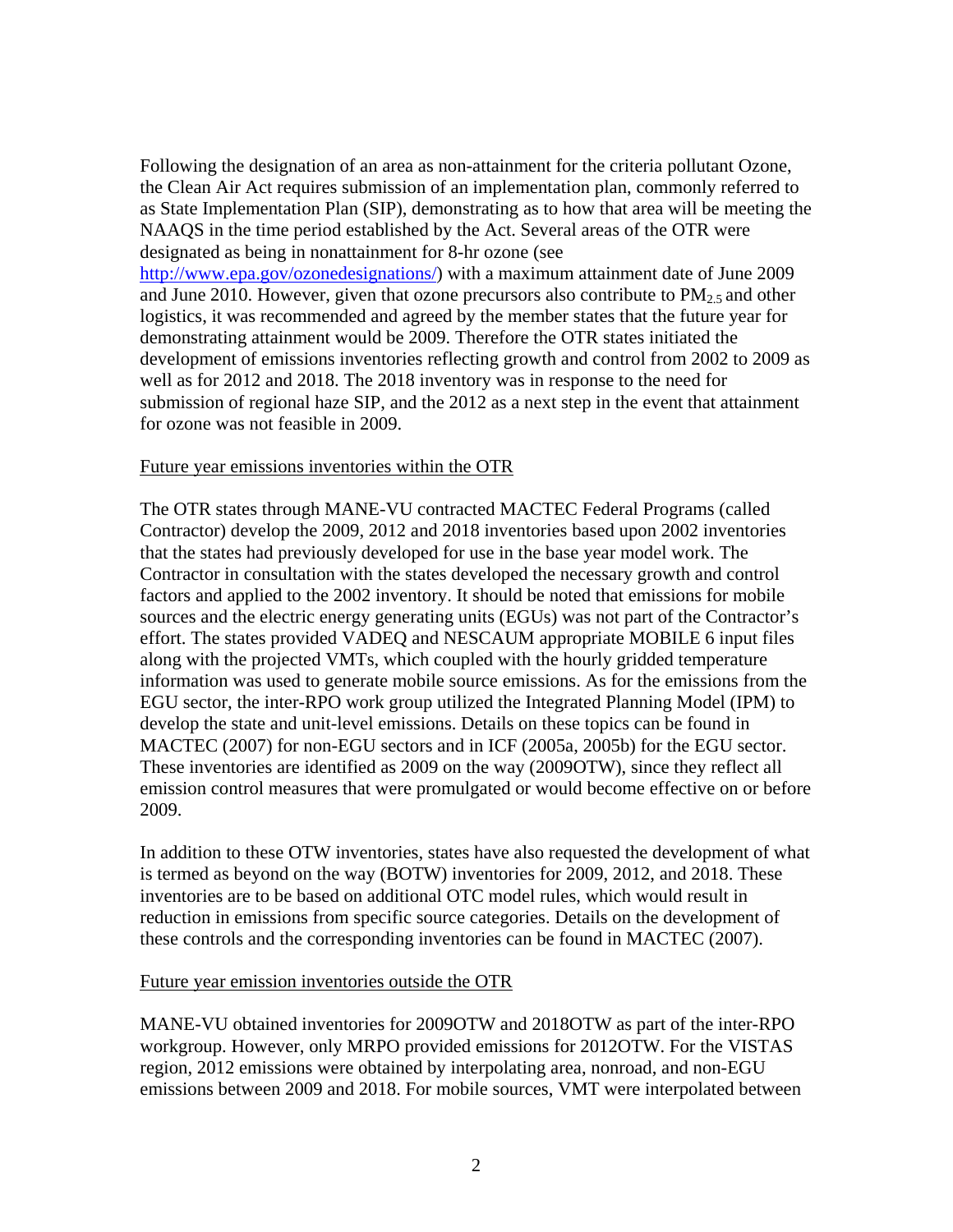2009 and 2018 and the 2012 emissions were calculated with MOBILE6 using these interpolated VMT and 2012 emission factors. For the CENRAP region, no 2012 emissions were generated, and therefore the 2009 emissions were used in the 2012 CMAQ simulation.

# Canadian Emissions

In the case of Canadian emissions, 2010 and 2020 area, non-road, and mobile source emissions were obtained from USEPA ([ftp://ftp.epa.gov/EmisInventory/canada\\_2000inventory/\)](ftp://ftp.epa.gov/EmisInventory/canada_2000inventory/). Primary  $PM_{2.5}$  and  $PM_{10}$  emissions for the SCCs listed in [http://www.epa.gov/ttn/chief/emch/invent/tf\\_scc\\_list2002nei\\_v2.xls](http://www.epa.gov/ttn/chief/emch/invent/tf_scc_list2002nei_v2.xls) were divided by a factor of 4 to account for the fugitive dust transport fraction correction. EGU point source emissions for 2010 and 2020 were obtained from Environment Canada (Bloomer, 2006), while non-EGU point source emissions were assumed to be the same as those developed for 2002 and described elsewhere (see TSD-1c). The 2010 inventories were used in preparing CMAQ input files for the 2009OTW, 2009BOTW, and 2012BOTW scenarios.

Emissions processing – Application of SMOKE

The 2009OTW, 2009BOTW, and 2012 BOTW inventories were processed by VADEQ and NYSDEC using a template similar to that was used for processing 2002 base year emissions (see TSD-1d, TSD-1j) for the 12 km domain. In particular, all gridding and speciation profiles and cross-reference files as well as all temporal allocation profiles and cross-reference files used in the 2002 processing were also used for future year processing. For each day, the following files were prepared:

*2009OTW:* 

- MANE-VU
	- o 2009 OTW V3 area source (VADEQ)
	- o 2009 V3 nonroad source (VADEQ)
	- o 2009 mobile source (NYSDEC)
	- o 2009 OTW V3 non-EGU point source (VADEQ)
	- o 2009 IPM2.1.9. EGU point source (VADEQ)
	- o 2009 EGU point source, IPM2.1.9. non-fossil fuel units (VADEQ)
- VISTAS
	- o 2009 BaseG area source (VADEQ)
	- o 2009 BaseG nonroad source (VADEQ)
	- o 2009 BaseG non-EGU point source (VADEQ)
	- o 2009 IPM2.1.9. EGU point source (incl. post-IPM adjustments) (VADEQ)
	- o 2009 BaseG low-level fires (VADEQ)
	- o 2009 BaseG elevated source fires (VADEQ)
- MRPO
	- o 2009 BaseK area source (NYSDEC)
	- o 2009 BaseK area source NH3/dust (NYSDEC)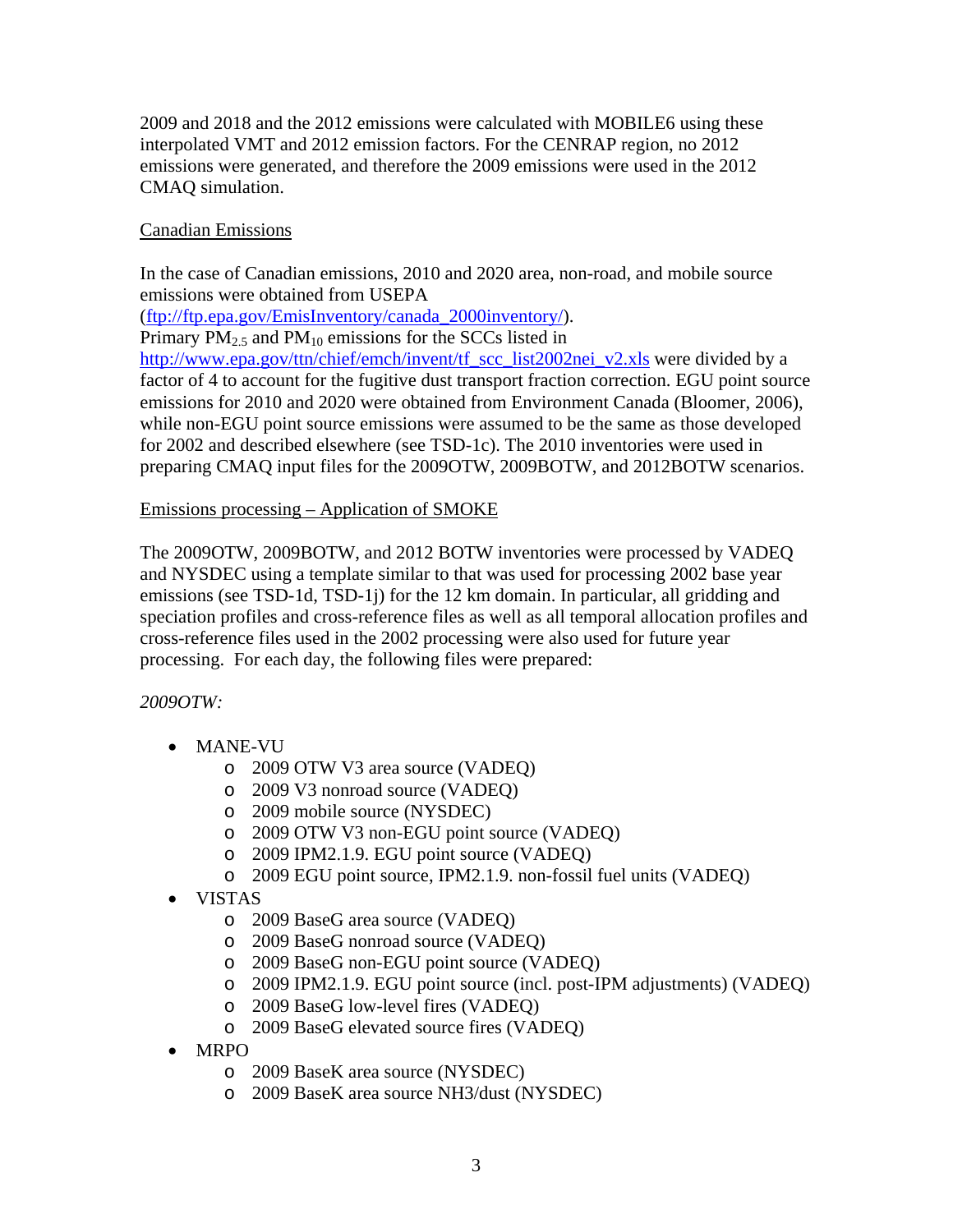- o 2009 BaseK nonroad source (NYSDEC)
- o 2009 non-EGU point source (VADEQ)
- o 2009 IPM2.1.9. EGU point source (incl. post-IPM adjustments) (VADEQ)
- CENRAP
	- o 2009 BaseB area source (VADEQ)
	- o 2009 BaseB nonroad source (VADEQ)
	- o 2009 non-EGU point source (VADEQ)
	- o 2009 IPM2.1.9. EGU point source (VADEQ)
- VISTAS/MRPO/CENRAP ("non-MANE-VU RPOs")
	- o 2009 mobile sources for all non-MANE-VU RPOs as implemented in VISTAS 2009 BaseG processing (VADEQ)
- Canada
	- o 2010 area sources (NYSDEC)
	- o 2010 nonroad sources (NYSDEC)
	- o 2010 mobile sources (NYSDEC)
	- o point sources (2002 non-EGU point sources; 2010 EGU point sources from IPM) (NYSDEC)
- Biogenics
	- o Same as for 2002 base case, calculated with hourly MM5 meteorological fields for 2002 (NYSDEC)

#### *2009 BOTW:*

As above for 2009 OTW, with the following two exceptions:

- MANE-VU
	- o 2009 BOTW V3 area source (NYSDEC)
	- o 2009 BOTW V3 non-EGU point source (NYSDEC)

#### *2012 BOTW:*

- MANE-VU
	- o 2012 OTW V3 area source (NYSDEC)
	- o 2012 V3 nonroad source (NYSDEC)
	- o 2012 mobile source (NYSDEC)
	- o 2012 OTW V3 non-EGU point source (NYSDEC)
	- o 2012 IPM2.1.9. EGU point source (NYSDEC)
	- o 2009 EGU point source, IPM2.1.9. non-fossil fuel units (VADEQ)
- VISTAS
	- o 2012 BaseG area source (interpolated between 2009 BaseG and 2018 BaseG) (NYSDEC)
	- o 2012 BaseG nonroad source (interpolated between 2009 BaseG and 2018 BaseG) (NYSDEC)
	- o 2012 BaseG mobile source (interpolated VMT between 2009 BaseG and 2018 BaseG) (NYSDEC)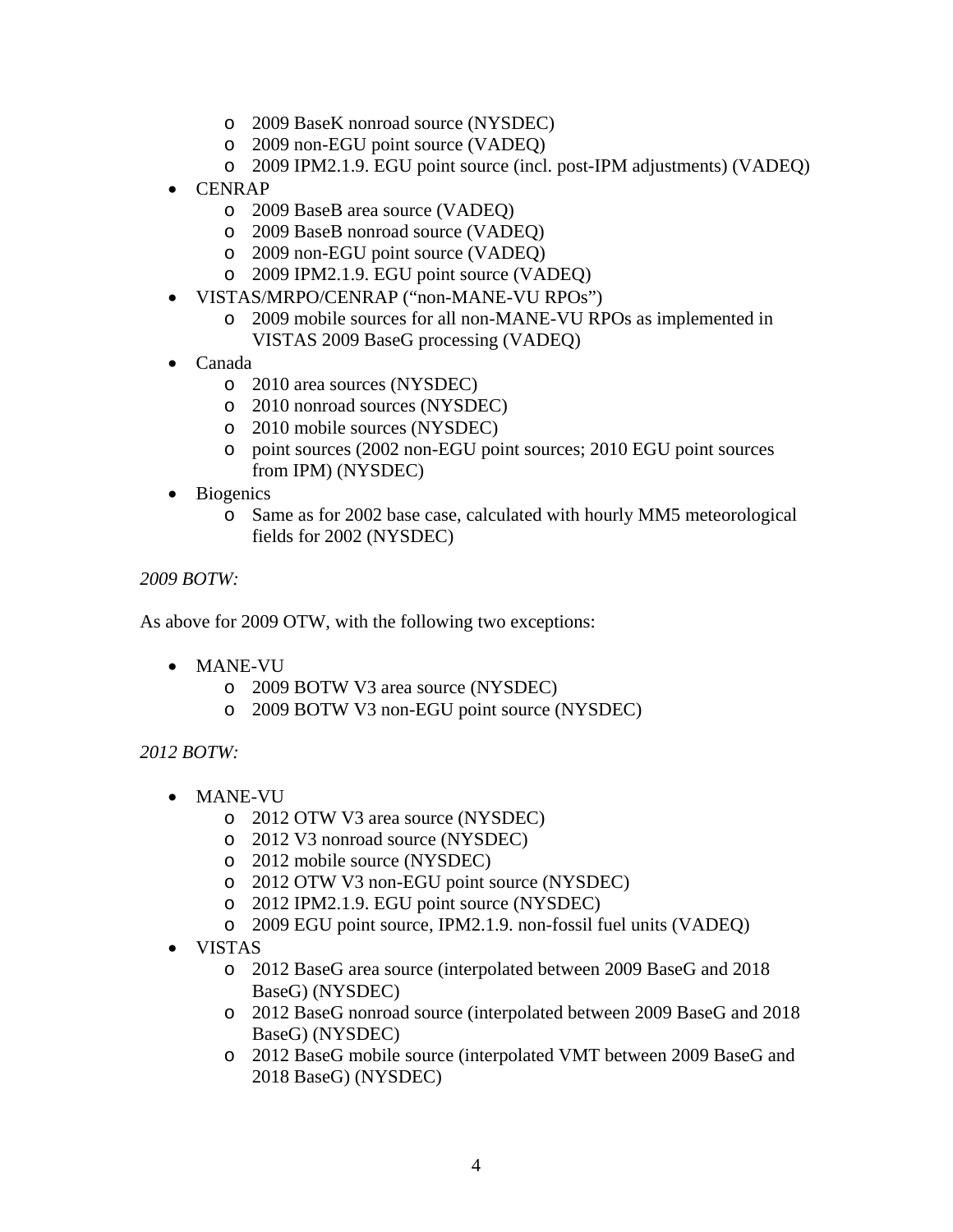- o 2012 BaseG non-EGU point source (interpolated between 2009 BaseG and 2018 BaseG) (NYSDEC)
- o 2012 IPM2.1.9. EGU point source (incl. post-IPM adjustments) (NYSDEC)
- o 2009 BaseG low-level fires (VADEQ)
- o 2009 BaseG elevated source fires (VADEQ)
- MRPO
	- o 2012 BaseK area source (NYSDEC)
	- o 2012 BaseK area source NH3/dust (NYSDEC)
	- o 2012 BaseK nonroad source (NYSDEC)
	- o 2012 BaseK nonroad source (NYSDEC)
	- o 2012 non-EGU point source (NYSDEC)
	- o 2012 IPM2.1.9. EGU point source (incl. post-IPM adjustments) (NYSDEC)
- CENRAP
	- o 2009 BaseB area source (VADEQ)
	- o 2009 BaseB nonroad source (VADEQ)
	- o 2009 mobile source (based on VISTAS 2009 BaseG processing) (NYSDEC)
	- o 2009 non-EGU point source (VADEQ)
	- o 2009 IPM2.1.9. EGU point source (VADEQ)
- Canada
	- o 2010 area sources (NYSDEC)
	- o 2010 nonroad sources (NYSDEC)
	- o 2010 mobile sources (NYSDEC)
	- o point sources (2002 non-EGU point sources; 2010 EGU point sources from IPM) (NYSDEC)
- **Biogenics** 
	- o Same as for 2002 base case, calculated with hourly MM5 meteorological fields for 2002

# **References**

ICF (2005a) IPM documentation for VISTAS IPM run –e-mail and other communications. Gopal Sistla [\(gsistla@dec.state.ny.us](mailto:gsistla@dec.state.ny.us))

ICF (2005b) Future Year Electricity Generating Sector Emission Inventory Development Using the Integrated Planning Model (IPM<sup>®</sup>) in Support of Fine Particulate Mass and Visibility Modeling in the VISTAS and Midwest RPO Regions (Final Report) Prepared by ICF Resources, L.L.C., 9300 Lee Highway, Fairfax,VA.

MACTEC (2007) Development of Emission Projection for 2009, 2012, and 2018 for nonEGU point, area, and nonroad sources in the MANE-VU region. [www.marama.org/reports](http://www.marama.org/reports)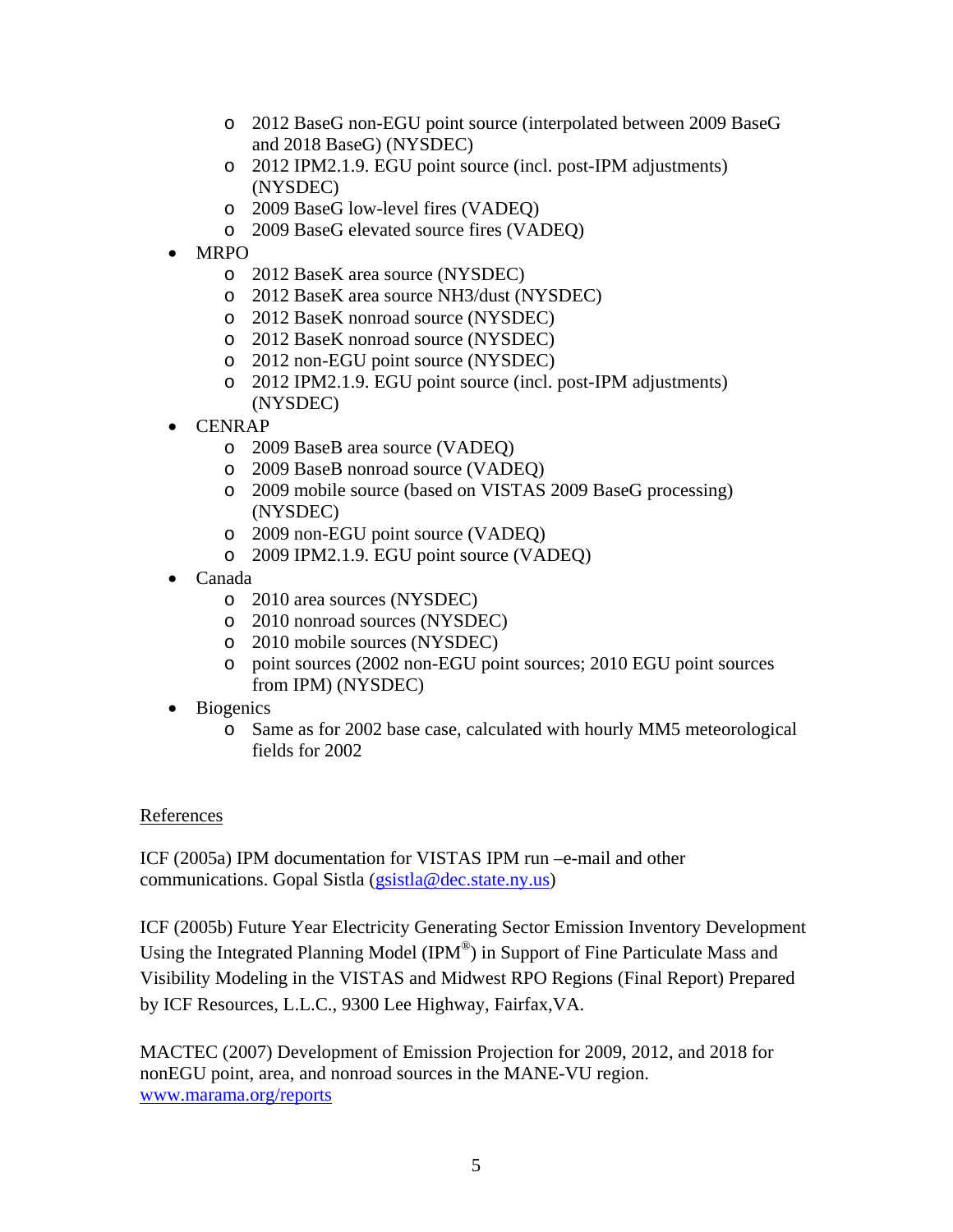Bloomer, Bryan (2006) [Bloomer.Bryan@epamail.epa.gov](mailto:Bloomer.Bryan@epamail.epa.gov) Personal communication to Gopal Sistla [\(gsistla@dec.state.ny.us](mailto:gsistla@dec.state.ny.us))

TSD-1c (2006) Emissions Processing for 2002 OTC Regional and Urban 12km Base year simulation

TSD-1d (2006) 8-h Ozone Modeling using the SMOKE/CMAQ system

TSD-1j (2007) Emission processing for OTC 2009 OTW/OB 12km CMAQ Simulations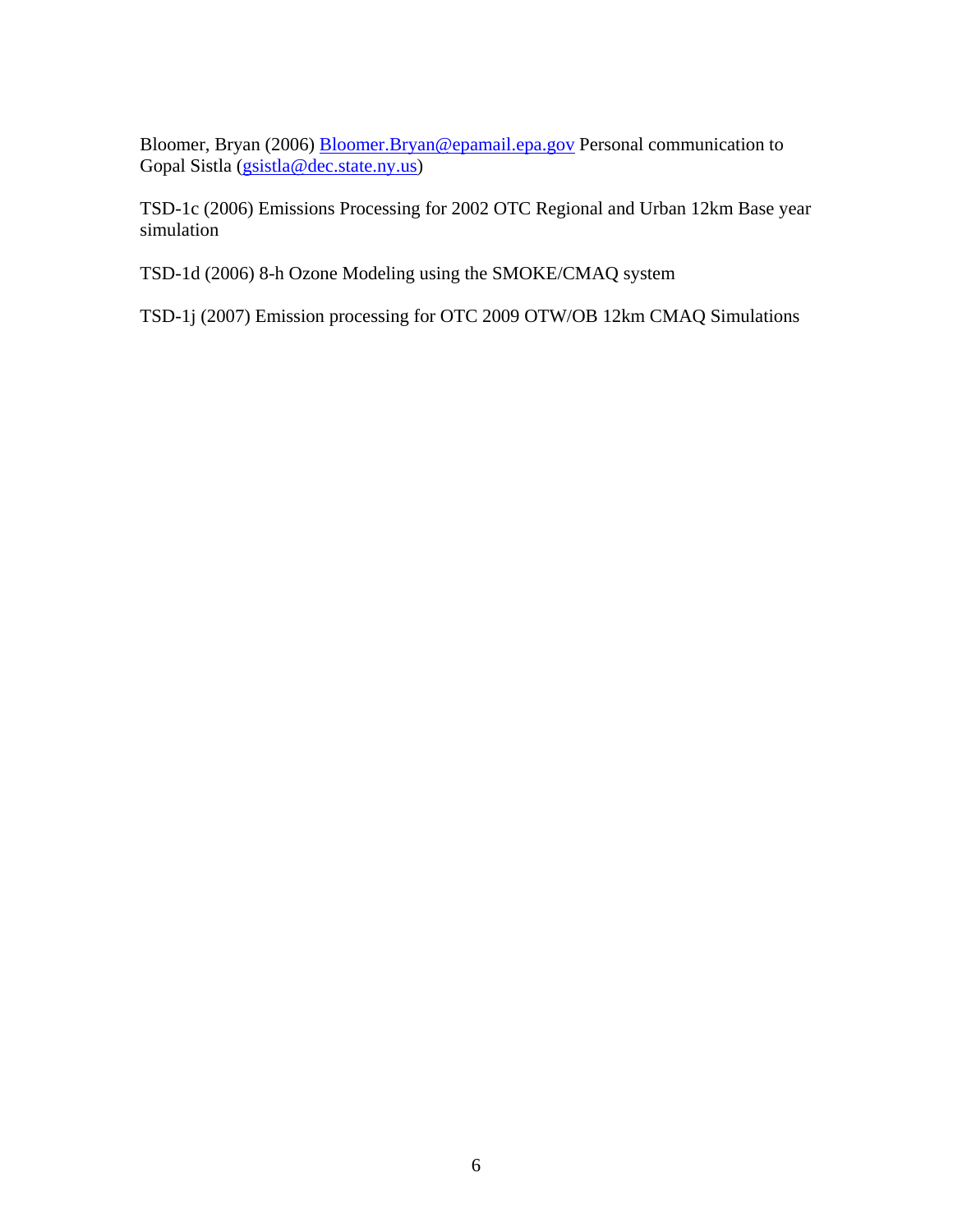**TSD-1j** 

# **Emission Processing for OTC 2009 OTW/OTB 12km CMAQ Simulations**

**Office of Air Data Analysis Air Division Virginia Department of Environmental Quality Richmond, VA** 

**February 19, 2007**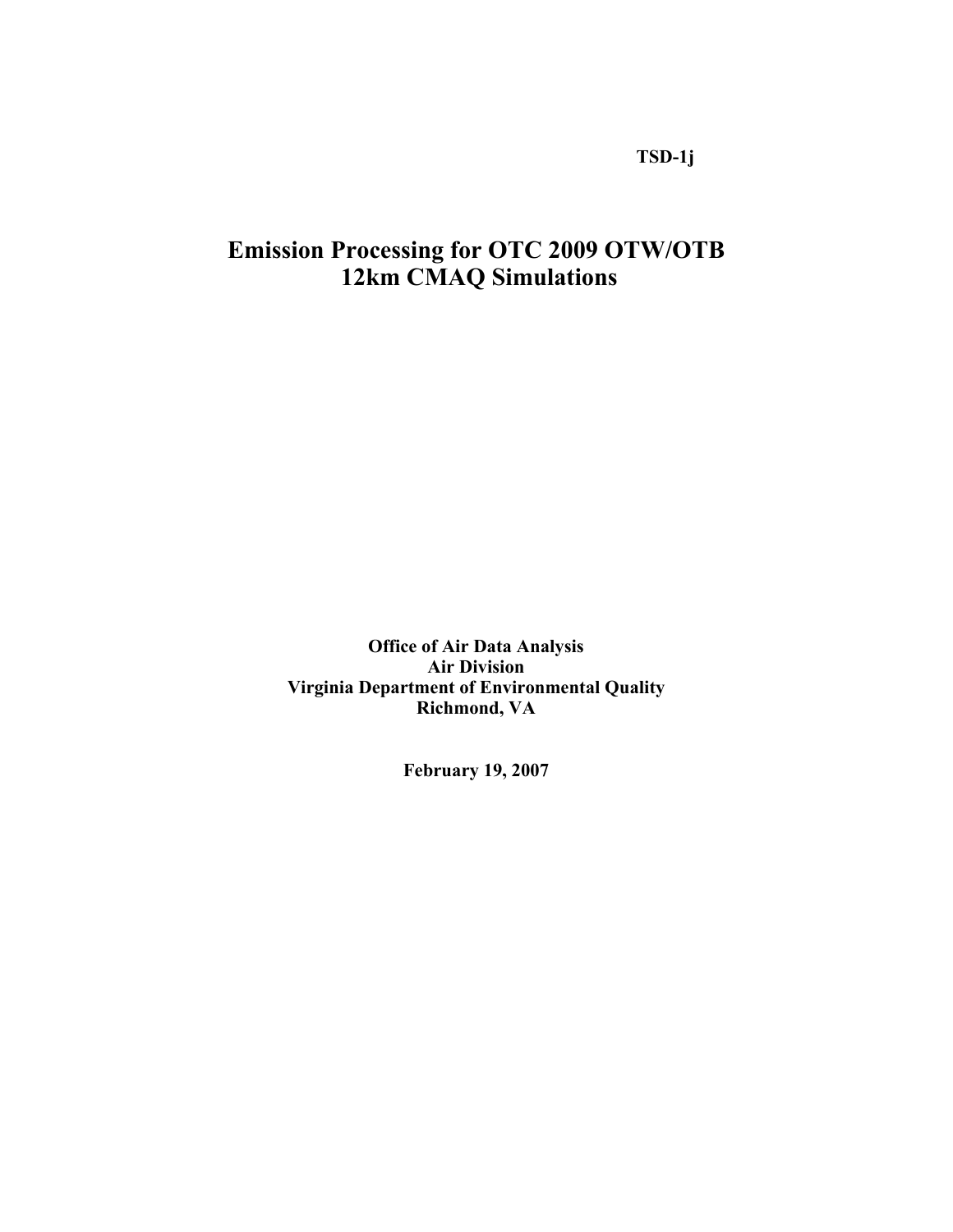## **Overview**

The OTC 2009 OTW/OTB emission modeling was conducted at the Virginia Department of Environmental Quality (DEQ). The modeling followed and retained the framework of the previous (original) OTC 2002/2009 emission modeling done by the New York State Department of Environmental Conservation (NYSDEC). Several changes and corrections had been made throughout the entire modeling period. Virginia DEQ was in close contact with NYSDEC which provided many premerged netCDF files for inclusion in the merging process to obtain final SMOKE outputs for CMAQ simulations.

Emissions for all source categories were processed by SMOKE2.1. The SMOKE programs downloaded from Community Modeling and Analysis System (CMAS) website have been compiled for LINUX system and ready for usage. If existing compiled codes returned errors, such as in the case of large MCIP files, compiled versions provided by NYSDEC and available at Ozone Research Center's (ORC) ftp sites were used instead.

#### **Data Sources**

The majority of raw input data files were provided to DEQ by Greg Stella of AlpineGeophysics through its ftp site at alpinegeophysics.com. Different versions of 2009 SMOKE emission modeling have been conducted over the years by AlpineGeophysics. The version of input data files used for OTC 2009 OTW/OTB emission modeling was labeled as BaseG of the AlpineGeophysics.

In some source categories, primarily in MANEVU and Canada regions, several changes and corrections in emissions were made at various stage of SMOKE modeling, causing the outputs using AlpineGeophysics files to be discarded. SMOKE modeling of those categories (described below) was performed by NYSDEC which made netCDF outputs available at Ozone Research Center's ftp site at ozoneresearch.org. In such cases, DEQ used the premerged netCDF files directly for final merging.

# **SMOKE Processing**

The OTC 12km regional and urban scale modeling domain encompasses four RPOs: VISTAS, MANEVU, CENRAP, and MRPO. Part of Canada also falls in the modeling domain.

The OTC 2009 OTW/OTB emissions were processed roughly on a month-by-month and RPO-by-RPO basis. SMOKE modeling was conducted for each month for each of the four individual RPOs as well as for Canada (completed by NYSDEC), except for mobile source category, which was done by two sub-RPOs: one for MANEVU and the other for the combination of VISTAS, CENRAP, and MRPO. A separate SMOKE ASSIGNS file was created for each RPO and/or source category. The episode length in the ASSIGNS files varies from one month to the entire year.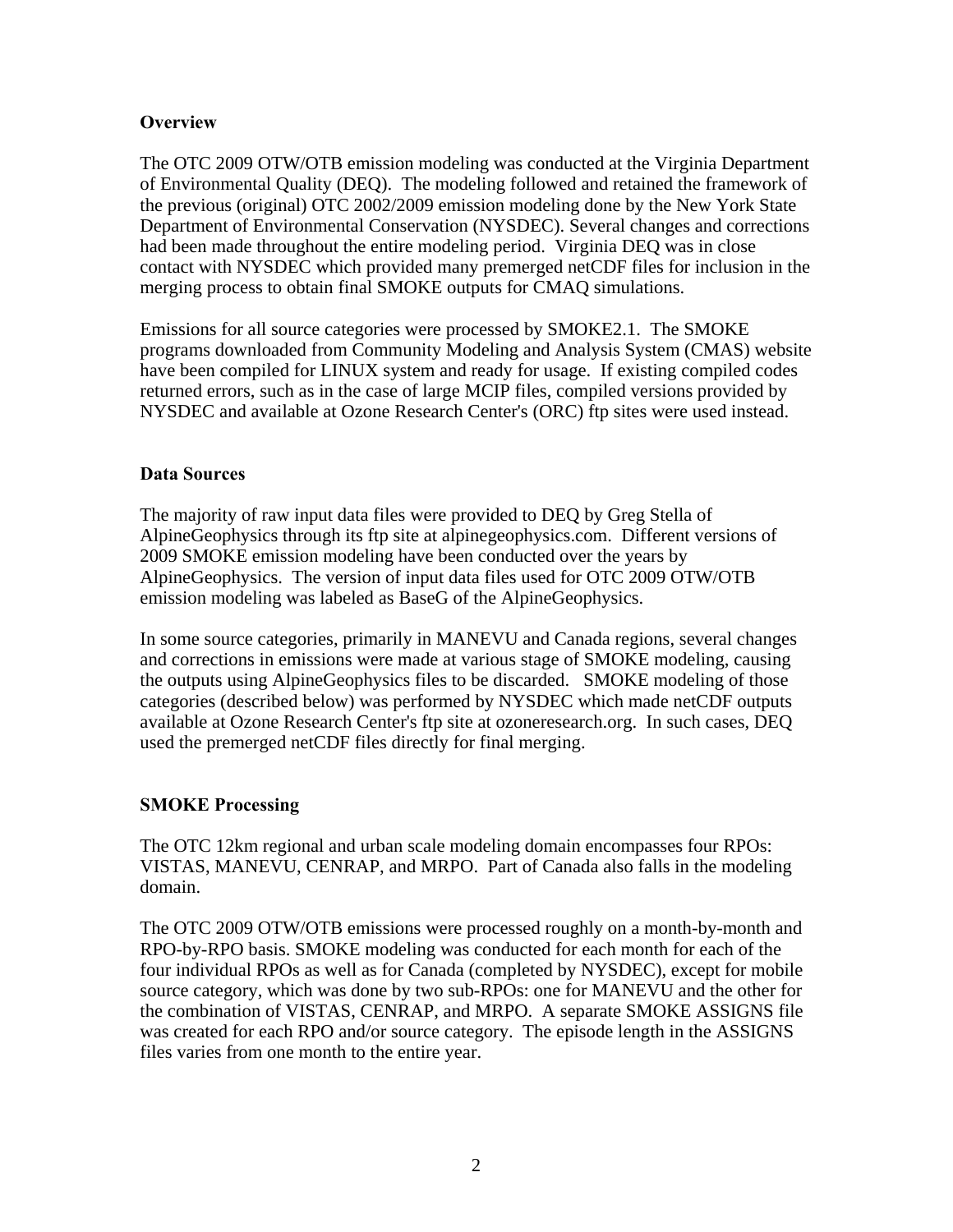Five major emission source categories (listed below) were included in the OTC 2009 OTW/OTB SMOKE modeling. Sub-categories were lumped into the major categories here for presentation purpose but were treated as separate categories in processing. For example, low-level wildfire was treated as area source, whereas high-level wildfire was modeled as point source. In addition, point source category was further divided into EGU and non-EGU. Minor sources such as non-fossil fuels and marine vessel were processed as well. Table~1 summarizes input files and other relevant information for each of the RPOs and Canada.

- (1) Area (including low-level wildfire and NH3);
- (2) Nonroad (including marine vessel);
- (3) Point (including EGU, Non-EGU, non-fossil fuels and wildfires);
- (4) Mobile;
- (5) Biogenic.

For VISTAS region (only), AlpineGeophysics has developed annual, daily, or hourly emissions data for EGU and high-level wildfire source categories. SMOKE run script parameters of DAY\_SPECIFIC\_YN and/or HOUR\_SPECIFIC\_YN were turned on (to Y) and month-specific temporal profiles of BaseG were applied to make sure those more detailed inventory files were used to override annual emissions.

Mobile source emissions were divided into two groups for processing. The original input file (mbinv\_vistas\_09g\_vmt\_12jun06.txt) provided by AlpineGeophysics contains VMT data for all four RPOs. The MANEVU portion was first removed from the original file and the revised file (otherRPOs.mb.vmt.emis) which contains VMT data for the remaining three RPOs (VISTAS, CENRAP, MRPO) was then used as the input inventory for processing. The MANEVU portion removed from the original file was processed separately on its own as another group.

# **MOBILE6 Processing**

As described above, mobile source emissions for three RPOs --- VISTAS, CENRAP, and MRPO --- were grouped and processed together. To estimate vehicle emission factors in MOBILE6, temperature averaging of space and time were specified in input file of mvref\_vistas\_2009g\_26aug06.txt as follows:

(1) Spatial averaging: temperatures were averaged over all counties that share a common reference county;

(2) Temporal averaging: temperatures were averaged over the duration of the episode, which in present case is one month.

The averaging described above is consistent with the original OTC 2002/2009 emission processing done by NYSDEC. DEQ also processed MANEVU portion of mobile source. However, due to the inconsistency of temporal profile and cross-reference file used between DEQ's run and the original 2002/2009 run by NYSDEC, those outputs were discarded. NYSDEC re-processed the MANEVU portion and provided netCDF files to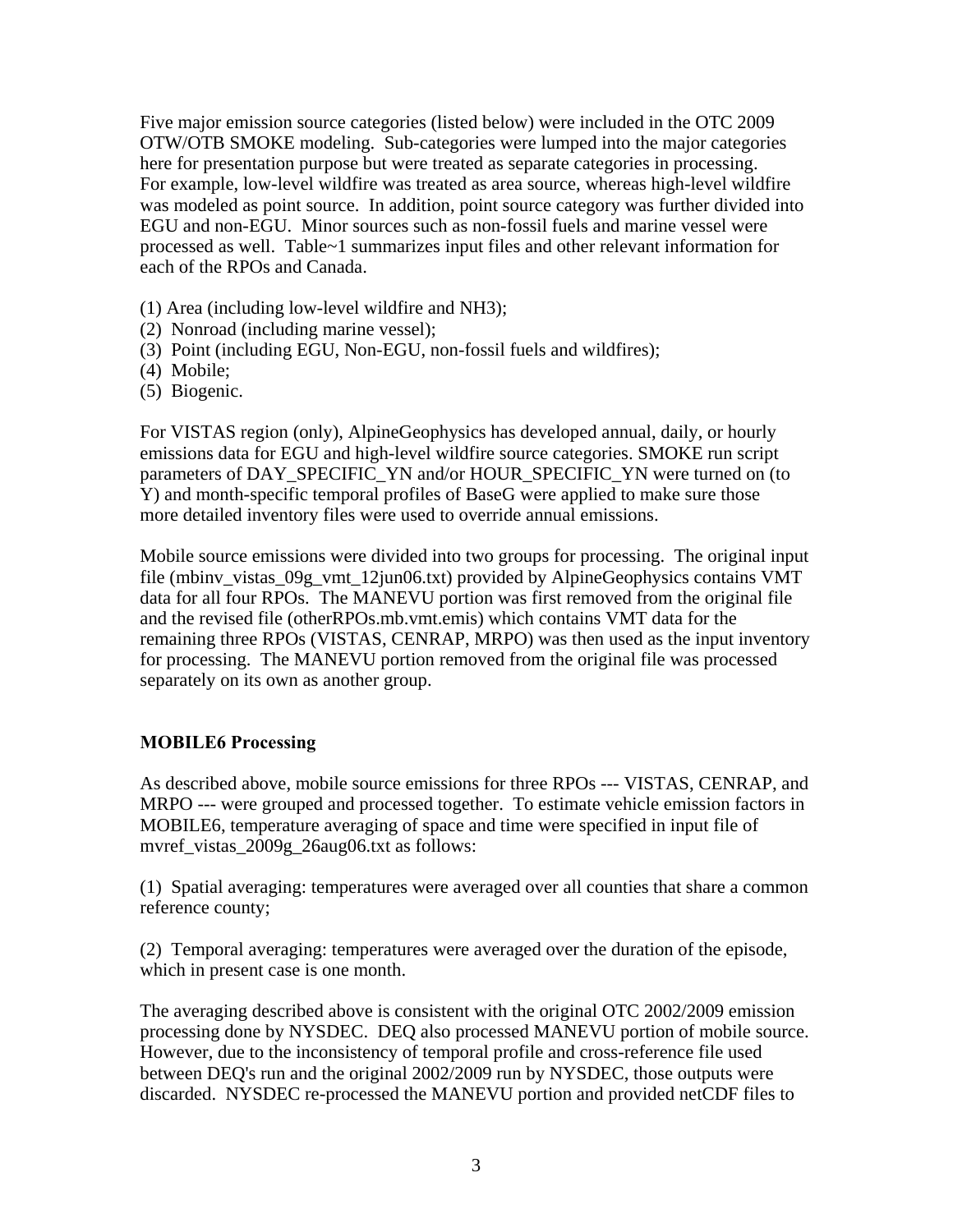DEQ for final merging. The re-processed MANEVU run by NYSDEC reflects updated mobile source information in New Jersey and Connecticut.

#### **Speciations, Temporal and Spatial Allocations**

For consistency, the OTC 2009 OTW/OTB input profiles for speciations, temporal, and spatial allocations remained the same as the original OTC 2002/2009 emission modeling done by NYSDEC, even though more up-to-date profiles (such as those marked with BaseG or later) were available at the AlpineGeophysics. No attempt was made to examine the effects of different versions of profiles on daily emissions.

### **Fugitive Dust Corrections**

Fugitive dust emissions were corrected in SMOKE by two-step process. First, SMKINVEN and CNTLMAT were executed with two separate input files: (1) the original inventory file, and (2) a controlled matrix file of 2009 dust projection factors. A new inventory file containing adjusted emissions was created in SMKINVEN/CNTLMAT run. The new file was then used as the inventory input for regular SMOKE processing of SMKINVEN, SPCMAT, GRDMAT, TEMPORAL, LAYPOINT (for point source), and SMKMERGE. The source categories which went through this two-step process included non-EGU for VISTAS, MANEVU, CENRAP, and MRPO, and area sources for MANEVU and CENRAP.

#### **Canadian and Biogenic Emissions**

Canadian emissions of all four source categories (area, nonroad, point, mobile) and domain-wide biogenic emissions were processed by NYSDEC. Details on how emission modeling of these categories was conducted have been documented in ``Emission Processing for the Revised 2002 OTC Regional and Urban 12 km Base Case Simulations'' by NYSDEC. DEQ obtained premerged netCDF files for these source categories from ORC ftp site and used them directly for final merging.

# **Premerged netCDF Files**

In December 2006, NYSDEC made further adjustments to ammonia and dust emissions of MRPO region and ran through SMOKE with the adjusted emissions. Three of MRPO's source categories were affected: area, nonroad, and NH3. As a result, outputs generated by DEQ for the three affected MRPO's categories were discarded. Canadian emissions of all four source categories (area, nonroad, point and mobile) were also re-processed by NYSDEC with updated information. Seven newer versions, three for MRPO and four for Canada, of premerged netCDF files reflecting the adjustments were made available at ORC ftp site. The updated premerged netCDF files were used to replace earlier versions in the final merging process.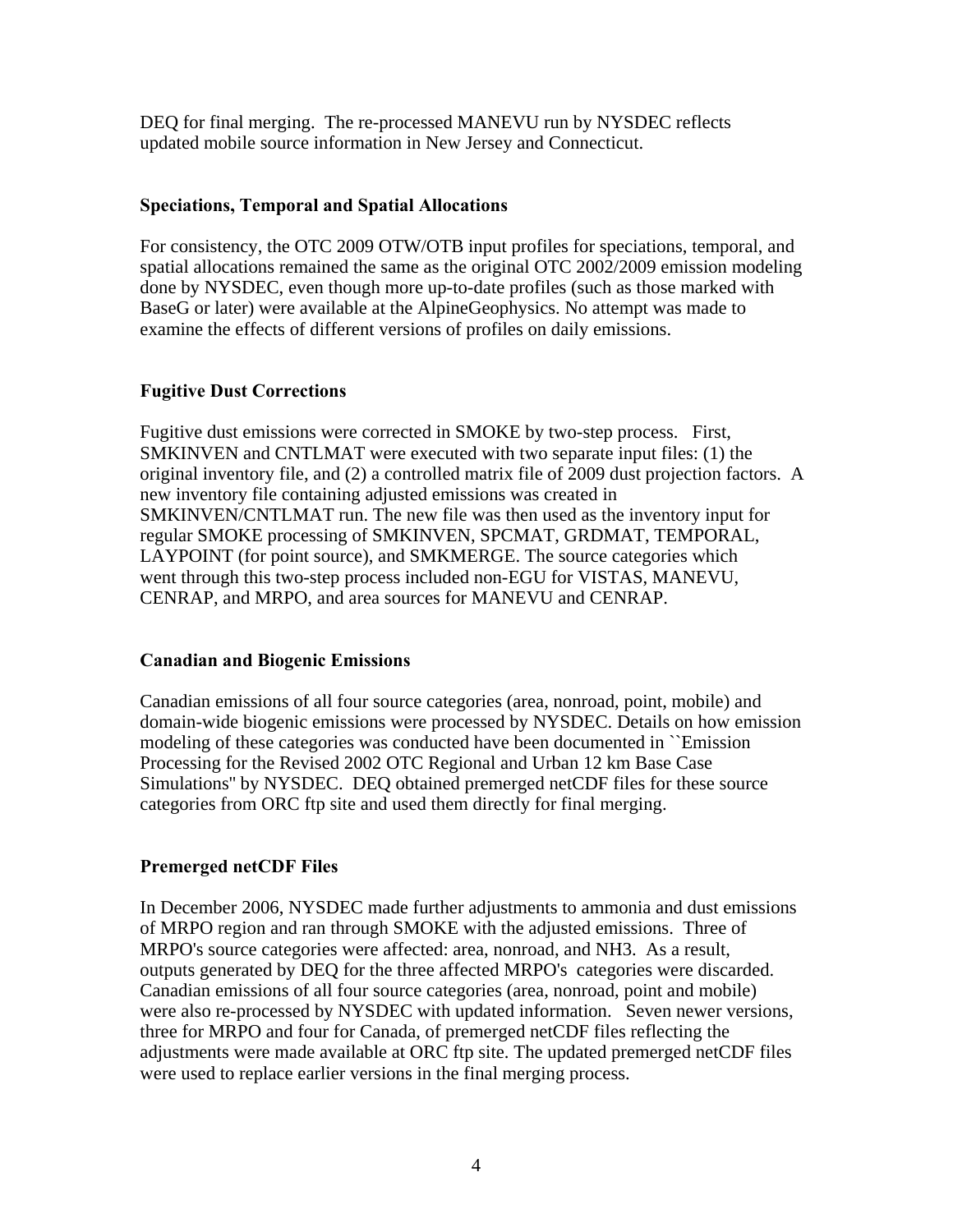# **SMOKE Merging**

A total of twenty-seven netCDF files were merged together to produce daily total emissions for use as inputs to CMAQ:

- (1) Six for VISTAS (excluding mobile);
- (2) Five for MANEVU (excluding mobile);
- (3) Four for CENRAP (excluding mobile);
- (4) Five for MRPO (excluding mobile);
- (5) Two for mobile source emissions;
- (6) Four for Canadian emissions;
- (7) One for domain-wide biogenic emissions.

Table~1 lists the categories (indicated by sequential numbers) which were combined in the merging process.

#### **BOTW Emissions**

The differences between 2009 BOTW and 2009 OTW/OTB emissions lie in the area and non-EGU sources of MANEVU region where more controlled emissions are in effect for BOTW than for OTW/OTB. NYSDEC generated premerged netCDF files for BOTW run. To obtain 2009 OTC BOTW emissions, the two affected MANEVU source categories for OTW/OTB run were substituted and replaced by the new BOTW premerged files in the final merging process.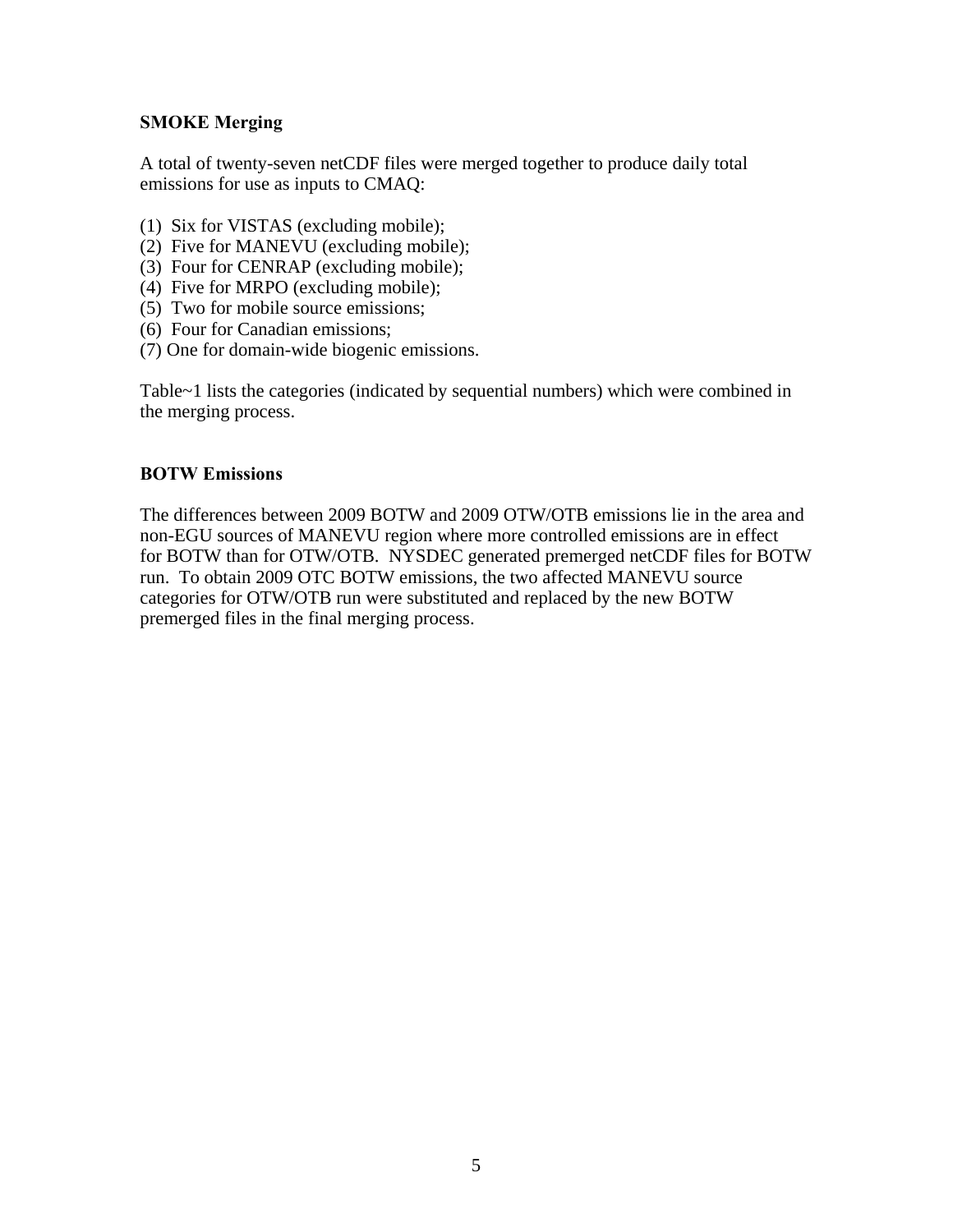| <b>Table 1. 2009 OTW/OTB Emissions Processing Summary</b> |                                                                      |                          |                                       |  |  |  |  |  |  |
|-----------------------------------------------------------|----------------------------------------------------------------------|--------------------------|---------------------------------------|--|--|--|--|--|--|
| Category                                                  | <b>Files</b>                                                         | <b>Files Source</b>      | <b>Notes</b>                          |  |  |  |  |  |  |
| <b>VISTAS</b>                                             |                                                                      |                          |                                       |  |  |  |  |  |  |
| $(1)$ Area                                                | arinv_vistas_2009g 2453922 w pmfac.txt                               | Alpine Geophysics        |                                       |  |  |  |  |  |  |
| (2) Non-Road                                              | nrinv_vistas_2009g 2453908.txt                                       | Alpine Geophysics        |                                       |  |  |  |  |  |  |
|                                                           | marinv_vistas_2009g 2453972.txt                                      | <b>Alpine Geophysics</b> | marine vessel emissions               |  |  |  |  |  |  |
| $(3)$ Non-EGU                                             | negu_ptinv_vistas_2009_baseg_2453957.txt                             | Alpine Geophysics        |                                       |  |  |  |  |  |  |
| $(4)$ EGU                                                 | egu_ptinv_vistas_2009_baseg_2453990.txt                              | Alpine Geophysics        | annual emissions                      |  |  |  |  |  |  |
|                                                           | pthour_2009_baseg_mon_2453990.ems                                    | Alpine Geophysics        | hourly emissions, mon=may,jun,        |  |  |  |  |  |  |
| $(5)$ Low Fire                                            | area_level_res_vistas2002_baseg.ida                                  | Alpine Geophysics        | treated as area sources               |  |  |  |  |  |  |
| $(6)$ High Fire                                           | ptinv.plume.vistasbaseg09.num.ida                                    | Alpine Geophysics        | treated as point sources; annual data |  |  |  |  |  |  |
|                                                           | ptday.plume.vistasbaseg09.num.ida                                    | Alpine Geophysics        | daily data; num=1,2,                  |  |  |  |  |  |  |
|                                                           | pthour.plume.vistasbaseg09.num.ida                                   | Alpine Geophysics        | hourly data; $num=1,2,$               |  |  |  |  |  |  |
| (7) Mobile                                                | otherRPOs.mb.vmt.emis                                                | Revised from AlpineG     | contains VISTAS/CENRAP/MRPO           |  |  |  |  |  |  |
|                                                           | <b>MANE-VU</b>                                                       |                          |                                       |  |  |  |  |  |  |
| $(8)$ Area                                                | MANEVU2009OTBAreaV3_1_woodburn.incl.IDA.txt                          | Alpine Geophysics        | if BOTW, premerged netCDF for merging |  |  |  |  |  |  |
| (9) Non-Road                                              | 2009MANEVUNRNIFV3_0_NonRoad_IDA.NJ_x.txt                             | <b>Alpine Geophysics</b> |                                       |  |  |  |  |  |  |
| $(10)$ Non-EGU                                            | manevu2009noneguv3_0_point_ida.txt                                   | <b>Alpine Geophysics</b> | if BOTW, premerged netCDF for merging |  |  |  |  |  |  |
| $(11)$ EGU                                                | ptinv_egu_2009_manevu_10aug2006.txt                                  | <b>Alpine Geophysics</b> | annual emissions                      |  |  |  |  |  |  |
| (12) Non-Fossil EGU                                       | manevu_nonfossil_2009_19sept2006.txt                                 | Alpine Geophysics        | non-fossil fuel emissions             |  |  |  |  |  |  |
| $(13)$ Mobile                                             | netCDF file                                                          | Alpine Geophysics        | netCDF used for merging               |  |  |  |  |  |  |
|                                                           | <b>CENRAP</b>                                                        |                          |                                       |  |  |  |  |  |  |
| $(14)$ Area                                               | cenrap_area_burning_smoke_2009_input_ann_tx_neli_071905_2453959.txt  | <b>Alpine Geophysics</b> |                                       |  |  |  |  |  |  |
|                                                           | cenrap_area_misc_2009_smoke_input_ann_state_071905_2453959.txt       | <b>Alpine Geophysics</b> |                                       |  |  |  |  |  |  |
|                                                           | cenrap_area_misc_2009_smoke_output_nh3_annual_072805 rev_2453959.txt | Alpine Geophysics        |                                       |  |  |  |  |  |  |
|                                                           | arinv.cenrap_2009_09_xfact.ida.txt                                   | Alpine Geophysics        |                                       |  |  |  |  |  |  |
|                                                           | cenrap_area_smoke_2009_output_nh3_annual_071905_rev_2453959.txt      | <b>Alpine Geophysics</b> |                                       |  |  |  |  |  |  |
| $(15)$ Non-Road                                           | cenrap_nonroad_smoke_2009_output_annual_071305_rev.txt               | Alpine Geophysics        |                                       |  |  |  |  |  |  |
| $(16)$ Non-EGU                                            | ptinv_negu_cenrap2009_25aug2006.ida                                  | <b>Alpine Geophysics</b> |                                       |  |  |  |  |  |  |
| $(17)$ EGU                                                | ptinv_egu_2009_cenrap_10aug2006.txt                                  | <b>Alpine Geophysics</b> | annual emissions                      |  |  |  |  |  |  |
| Mobile                                                    | otherRPOs.mb.vmt.emis                                                | Revised from AlpineG     | VISTAS/CENRAP/MRPO                    |  |  |  |  |  |  |
|                                                           | <b>MRPO</b>                                                          |                          |                                       |  |  |  |  |  |  |
| $(18)$ Area                                               | arinv_other_mrpok_2009_10aug2006.txt                                 | Alpine Geophysics        | dust correction; premerged netCDF     |  |  |  |  |  |  |
|                                                           | dustinv_mrpo_basef4_2009_10nov05.ida                                 | <b>Alpine Geophysics</b> |                                       |  |  |  |  |  |  |
| $(19)$ NH3                                                | nh3inv_2009_mrpok_ann_10aug2006.txt                                  | Alpine Geophysics        | dust correction; premerged netCDF     |  |  |  |  |  |  |
| (20) Non-Road                                             | nrinv_mrpo_g_09_2453958 adj.txt                                      | <b>Alpine Geophysics</b> | dust correction; premerged netCDF     |  |  |  |  |  |  |
|                                                           | arinv_mar_mrpok_2009_7aug2006.txt                                    | <b>Alpine Geophysics</b> |                                       |  |  |  |  |  |  |
| $(21)$ Non-EGU                                            | ptinv_negu_2009_mrpok_10aug2006.txt                                  | <b>Alpine Geophysics</b> |                                       |  |  |  |  |  |  |
| $(22)$ EGU                                                | ptinv_egu_2009_mrpok_10aug2006.txt                                   | <b>Alpine Geophysics</b> | annual emissions                      |  |  |  |  |  |  |
| Mobile                                                    | otherRPOs.mb.vmt.emis                                                | Revised from AlpineG     | <b>VISTAS/CENRAP/MRPO</b>             |  |  |  |  |  |  |